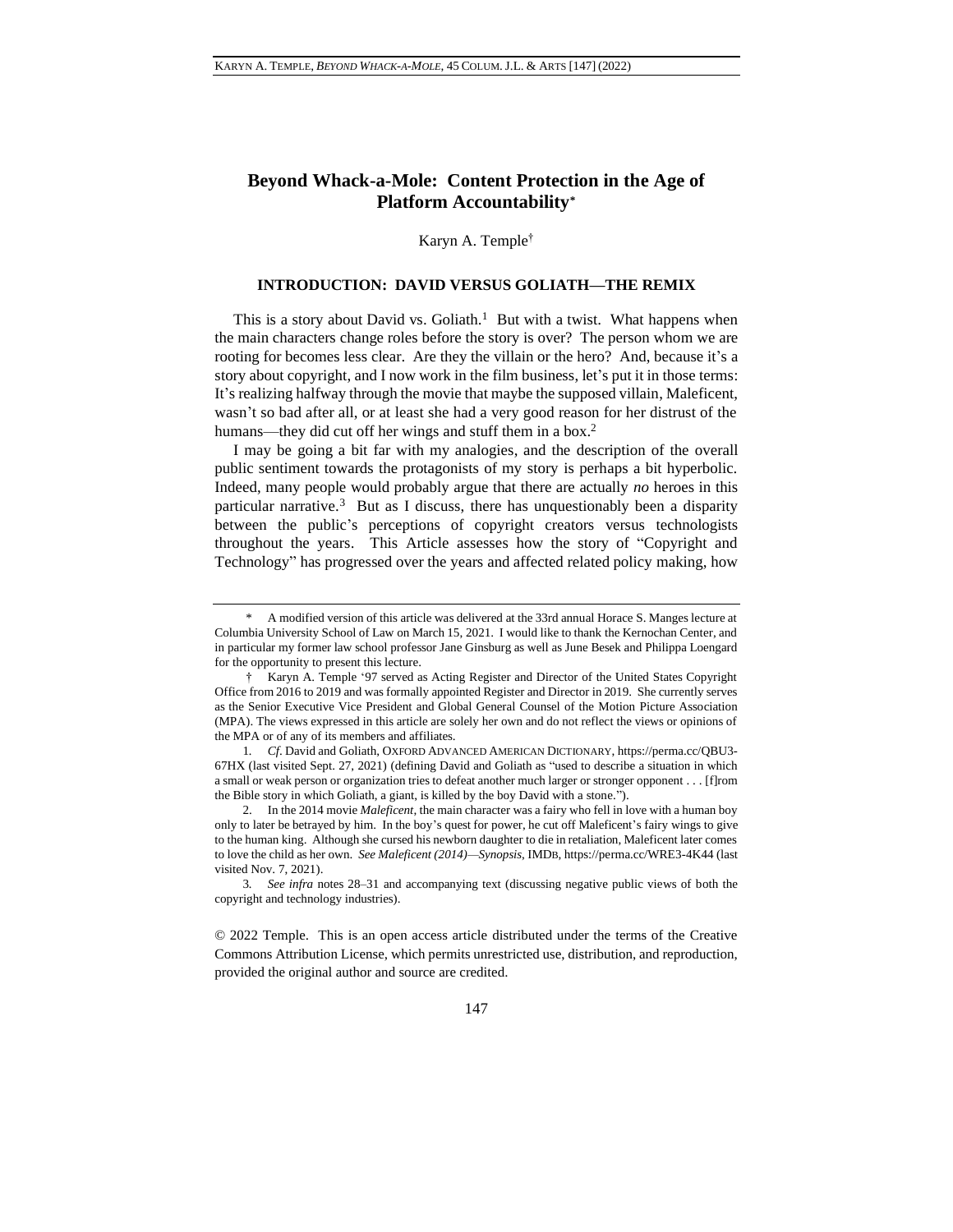the narrative has recently shifted, and how that shift might actually provide a basis for *more* cooperative efforts between the two "sides" to address Internet piracy, not fewer.

Part I of this Article explores the early development of the Internet, the regulatory approach to platform responsibility at that time, and the contrasting pre-existing negative views towards copyright. Part II describes the resulting permissive legal regime, including the adoption of the Digital Millennium Copyright Right Act (DMCA), early Internet case law addressing online copyright infringement under that legislation, and the development of the Communications Decency Act (CDA). Part III highlights the ongoing rise in piracy after the DMCA and backlash to congressional attempts to address it. Part IV discusses recent regulatory and public scrutiny of online platforms and the reassessment of their responsibility for addressing illicit conduct occurring through their services.

## <span id="page-1-0"></span>**I. LEGAL BACKDROP**

## **A. ONLINE WORLD: THE RISE OF THE MACHINE**

First, as with all stories of the online world—let's all remember how we got here. The years were 1996–1998: Two major pieces of legislation that would set the stage for the way we treat content on the Internet were being developed. The most popular TV shows were ER and Seinfeld.<sup>4</sup> The song "Macarena" topped the charts.<sup>5</sup> The term "Internet" was not yet ubiquitous. Most consumers were using dial-up service through AOL.<sup>6</sup> Facebook did not yet exist (Mark Zuckerberg was still in middle school).<sup>7</sup> iPhones were far off, and even the iPod was five years away.<sup>8</sup> YouTube had not yet launched. Even Google was just getting started, and still used its motto "Don't be evil." 9

<span id="page-1-1"></span>Stepping back even further to 1991, imagine a single web page going online in the United States.<sup>10</sup> The first commercial browser (called Mosaic) was launched by

<sup>4.</sup> Tim Brooks & Earle Marsh, *The Top 100 Series of All Time*, *in* THE COMPLETE DIRECTORY TO PRIME-TIME NETWORK AND CABLE TV SHOWS 1946–PRESENT, at 1470–71 (8th ed. 2003).

<sup>5.</sup> The Hot 100*:* Week of October 5, 1996, BILLBOARD, https://perma.cc/A9ED-4Z9X (last visited Nov. 3, 2021).

<sup>6.</sup> See generally, Steven Vaughan-Nichols, Before the Web: Online Services of Yesteryear, (Dec. 4, 2015) https://www.zdnet.com/article/before-the-web-online-services/*:* .

<sup>7.</sup> Mark Zuckerberg was born in 1984, making him just twelve years old when the current Internet legislation was being developed. *See Mark Zuckerberg,* ENCYCLOPEDIA BRITANNICA, https://perma.cc/P9YJ-U7TM (last updated May 10, 2021).

<sup>8.</sup> Michael L. Rustad & Diane D'Angelo, *The Path of Internet Law: An Annotated Guide to Legal Landmarks*, 10 DUKE L. & TECH. REV. 1, 12–13 (2011).

<sup>9</sup>*. Cf*. Anthony Cuthbertson, *Google Quietly Removes "Don't Be Evil" Preface from Code of Conduct*, INDEPENDENT (May 21, 2018), https://perma.cc/8XSE-2MGW (noting that Google had previously included "Don't Be Evil" at the beginning of its code of conduct).

<sup>10</sup>*. See* Rustad & D'Angelo, *supra* not[e 8,](#page-1-0) at 5; *see also* David Hart, *Mosaic Launches an Internet Revolution*, NAT'L SCI. FOUND. (Apr. 8, 2004), https://perma.cc/8MBY-XW6P.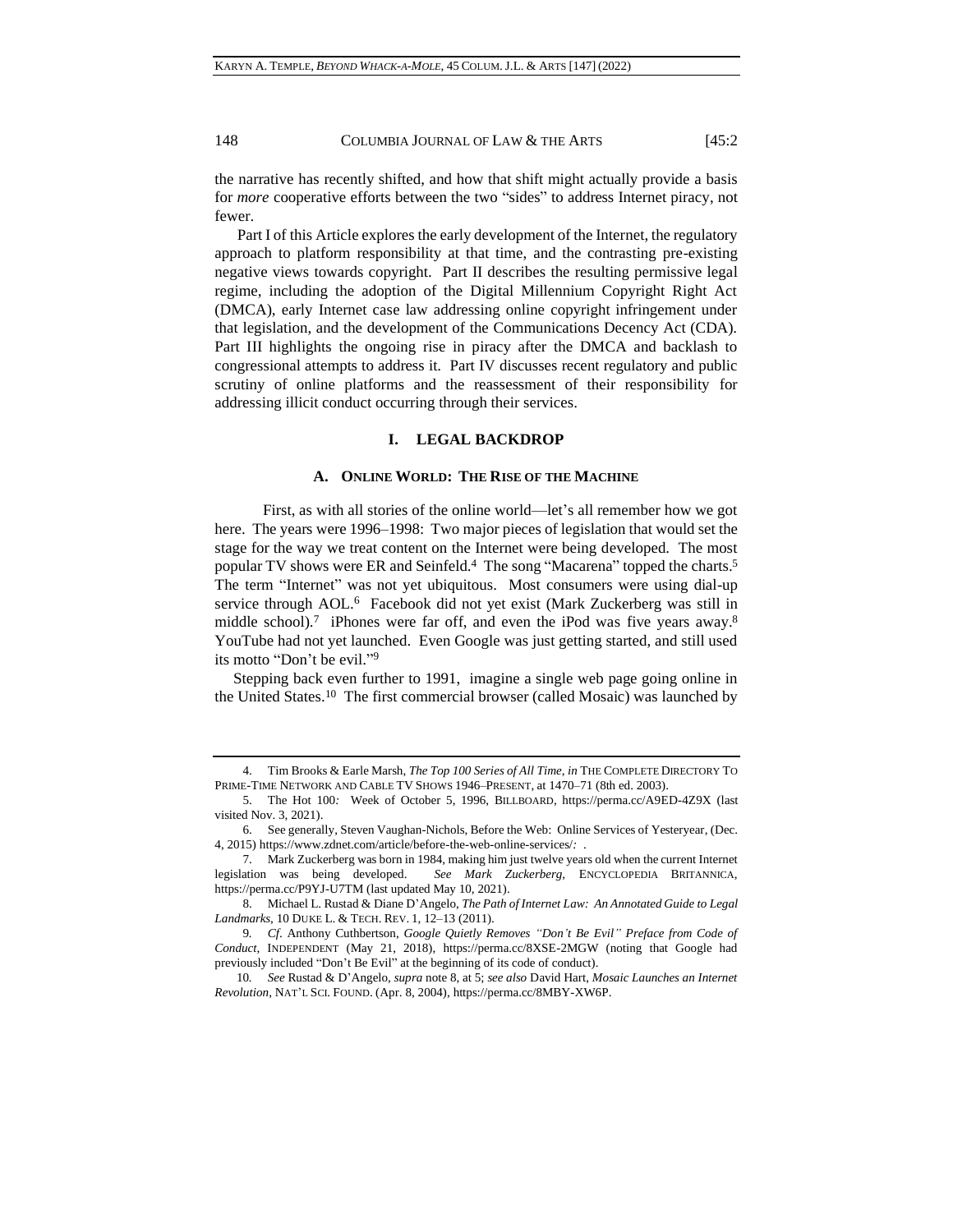Netscape in 1993, when only 150 websites existed worldwide.<sup>11</sup> Domain names were initially registered free of charge, sometimes by guys in their basement who sought to pull a fast one on major corporations by registering websites using their trademarks.<sup>12</sup> It was the Internet Wild Wild West.

<span id="page-2-1"></span><span id="page-2-0"></span>Yet, the world was rapidly changing; the number of websites world-wide was exploding and by 1995 Google was indexing 8 billion websites and imaging 1.1 billion images.<sup>13</sup> Courts had no idea what was about to come their way, and the word "Internet" was first mentioned in a court case in 1991.<sup>14</sup> During the three years between 1992 to 1995, it appeared only seven times in state and federal court.<sup>15</sup>

In those exhilarating, but dare I say naïve, early days, society was watching and waiting with bated breath to see what this Internet thing could do and what it would bring about—the Wild West and the gold rush all wrapped into one. So the primary, even sole concern for governments, scholars, and the general public was to accelerate the growth of the Internet and ensure that it could flourish. And flourish it did. The Internet was estimated to have doubled itself in size every year since 1998.<sup>16</sup>

By comparison, the Internet of today is hardly even in the same Universe. Google's YouTube is one of the largest online platforms on the globe and now handles two billion consumers every month and 500 hours of uploaded videos every minute.<sup>17</sup> Back in 1998, it was virtually impossible to watch a movie online; downloading a thirty second clip was a thirty-minute exercise in patience.<sup>18</sup> Today, online streaming of films and television has become the norm. The recording industry, although a much earlier focus of copyright law on the Internet, had not yet faced the full scope of the piracy tsunami to come—at that time it would take 80 minutes to download a 4-minute song.<sup>19</sup>

Because these early Tech companies and the Internet itself were still growing and not yet a fraction of what they were to become, legislators and others could argue quite persuasively against any regulations that might stifle the potential for this

<sup>11.</sup> Rustad & D'Angelo, *supra* not[e 8,](#page-1-0) at 8; *see also generally* Hart, *supra* not[e 10.](#page-1-1)

<sup>12</sup>*. Cf*. Rustad & D'Angelo, *supra* not[e 8,](#page-1-0) at 8; *cf. also* David Hart, *A Brief History of NSF and the Internet*, NAT'L SCI. FOUND. (Aug. 2003), https://perma.cc/72UM-UJL8.

<sup>13.</sup> Rustad & D'Angelo, *supra* note [8,](#page-1-0) at 12; *see also* Danny Sullivan, *Search Engine Sizes Over Time*, SEARCH ENGINE WATCH (Jan. 28, 2005), https://perma.cc/E7FH-K2HB; *cf.* U.S. COPYRIGHT OFFICE, SECTION 512 OF TITLE 17: A REPORT OF THE REGISTER OF COPYRIGHTS 9–10 (May 2020), https://perma.cc/K4PB-9X7Q (noting that in 2015, YouTube had nearly 400 hours of video uploaded every minute).

<sup>14</sup>*. See* Rustad & D'Angelo, *supra* not[e 8,](#page-1-0) at 1.

<sup>15</sup>*. See id.* at 6.

<sup>16.</sup> Donald P. Harris, *Time to Reboot?: DMCA 2.0*, 47 ARIZ. ST. L.J. 801, 805 (2015).

<sup>17</sup>*. The Role of Private Agreements and Existing Technology in Curbing Online Piracy: Hearing Before the Subcomm. on Intell. Property of the S. Comm. on the Judiciary*, 116th Cong. (2020) (statement of Katherine Oyama, Global Director of Business Public Policy, YouTube), https://perma.cc/ZP66-7EZV.

<sup>18</sup>*. See* COPYRIGHT OFFICE, SECTION 512 OF TITLE 17, *supra* not[e 13,](#page-2-0) at 29.

<sup>19</sup>*. See id.* (noting in contrast that the same song can now be downloaded in one second).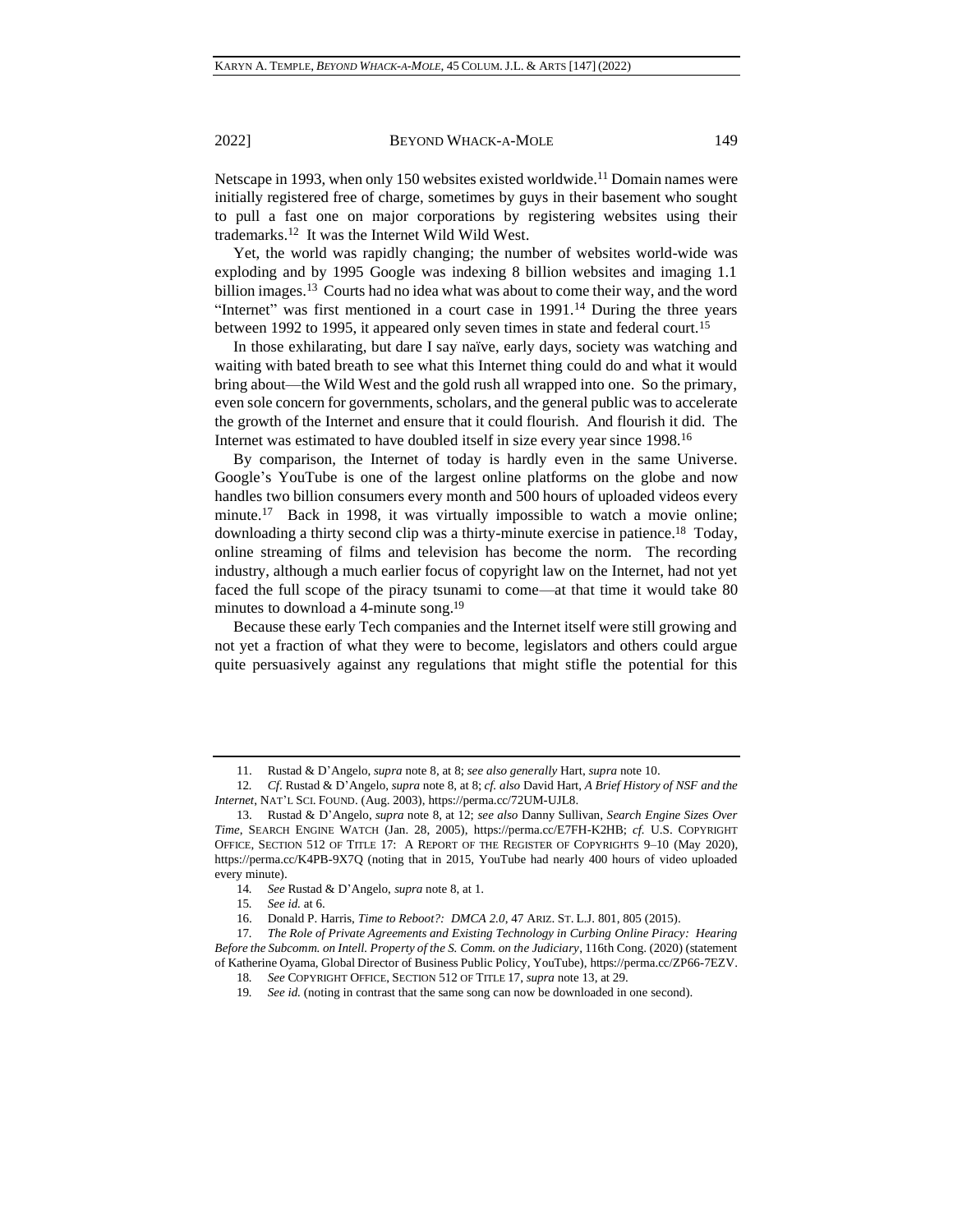proverbial "information superhighway" or the ability of these young coders to "innovate."20

150 COLUMBIA JOURNAL OF LAW & THE ARTS [45:2]

Therefore, requiring any amount of clear-cut responsibility from online companies for the content that resided on their servers or passed through their pipes, let alone government oversight or regulation, was verboten. Instead, it was suggested that these corporate entities be trusted simply to govern themselves.

They even developed their own Social Contract to do so.

Where there are real conflicts, where there are wrongs, we will identify them and address them by our means. We are forming our own Social Contract. This governance will arise to the conditions of our world, not yours. Our world is different.<sup>21</sup>

That's really heady stuff; I wish I would have been able to convince my parents to allow me to adopt something similar when I was a teenager. But I digress. The person who wrote that would later go on to found the anti-copyright organization, the Electronic Frontier Foundation (EFF), whose name invokes this supposedly pioneering world view. <sup>22</sup> Indeed, EFF has continued to refer to the importance of maintaining the "wildness" of the Internet— $^{23}$ a term we may now conclude was merely a synonym for "unregulated" and "totally unprotected."

Nonetheless, the public and government accepted this simplistic view fairly readily as it applied to corporate responsibility on the Internet. And, few questioned the fact that many theorists held a far more cynical view of copyright and creators. To these theorists, the very concept of "ownership" over intellectual property was fundamentally flawed. Instead, certain theorists claimed that creators must "hav[e] less than perfect control."<sup>24</sup> And, they argued vehemently against any equivalency to real property rights with respect to IP, for example, in the context of constitutional takings— if that property happened to involve "creative property." 25

<sup>20</sup>*. Cf*. Andrew Rens, *Who Is in Charge Here? The Internet of Things, Governance and the Global Intellectual Property Regime*, 23 UCLA J.L. & TECH. 1, 13–15 (2019) (describing initial views toward Internet governance as espousing theory that "while some regulation might be necessary to enable Internet transactions and to ensure competitive provisions of underlying telecommunications infrastructure, new laws should not be made for the Internet and, where existing law is to be applied, that application should not be permitted to restrain innovation.").

<sup>21.</sup> Mary Anne Franks, *Section 230 and the Anti-Social Contract*, LAWFARE: THE DIGITAL SOCIAL CONTRACT, at 2 (Feb. 22, 2021, 10:36 AM), https://perma.cc/SY5Z-8RQ3.

<sup>22.</sup> Rainey Reitman, *5 Years Later, Victory Over SOPA Means More than Ever*, ELEC. FRONTIER FOUND. (Jan 18, 2017), https://perma.cc/5MVE-6SMB ("In a few generations, the wildness of the web would have been extinguished. Instead, we fought back.").

<sup>23.</sup> *Id.*

<sup>24.</sup> Stuart Weinstein & Charles Wild, *Lawrence Lessig's "Bleak House": A Critique of "Free Culture: How Big Media Uses Technology and the Law to Lock Down Culture and Control Creativity" or "How I Learned to Stop Worrying and Love Internet Law*,*"* 19 INT'L L. REV. 363, 367 (2005).

<sup>25</sup>*. Id*. *But see id.* at 368 ("In sum, the authors believe that it is a 'slippery slope' for scholars to argue that somehow the size, economic strength or resources of a particular copyright infringement claimant should figure into the justness or right of the infringement being alleged.").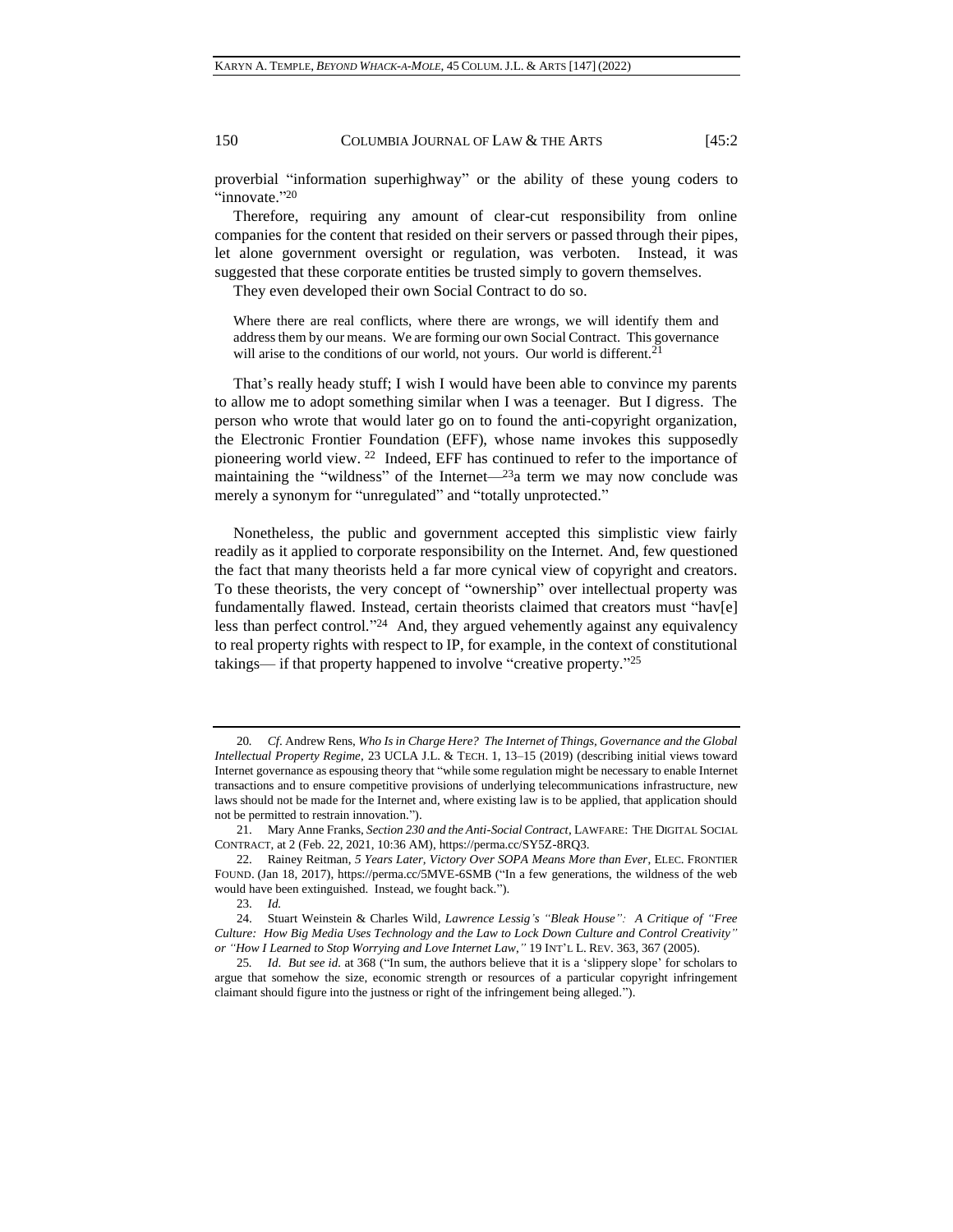## **B. GOLIATH ARRIVES: THE LONG HISTORY OF ANTI-COPYRIGHT SENTIMENT**

At the same time, while the technology companies were enjoying adulation as *the next best thing*, copyright law was still viewed as, well, copyright law—in other words, completely evil.

Former Register of U.S. Copyrights Barbara Ringer, in her 1974 Lecture, rightly entitled "The Demonology of Copyright," captured it best nearly two decades *before* the Internet craze. She noted that while it is easy to dismiss or make light of the impact of negative copyright rhetoric, it "naturally prolongs discussions and makes compromise more difficult to achieve, assuming it is compromise that you want."26

The personal anger, the emotion, the presentation of viewpoints in stark black-andwhite terms, are quite different in degree and character from what one might find in disputes over, say, admiralty or insurance law.<sup>27</sup>

Register Ringer described how criticism of copyright law colored the overall image of copyright: "the demonologists who have attacked copyright as a 'monopoly' [. . .] have had a considerable influence upon the development of the law throughout the world $[.]$ <sup>"28</sup>

<span id="page-4-0"></span>To demonstrate the long history of copyright antipathy, Ringer quoted a speech from 1841 in which British historian Thomas Babington Macaulay argued that that "[c]opyright is monopoly ... [y]et monopoly is an evil."<sup>29</sup> To show the lasting influence of this idea, Ringer then cited a 1970 *Harvard Law Review* article by thenprofessor and future Supreme Court Justice Stephen Breyer, in which he raised concerns about copyright's term, noting that he "stops short, just barely, of advocating outright abolition of the copyright law, but puts forward an argument that the results of abolition would not be disastrous and might be beneficial[.]"<sup>30</sup> Register Ringer acknowledged her scholarly admiration for Justice Breyer but admitted: "I must say that at this point he scared me." 31

### <span id="page-4-1"></span>**II. LAWS REGULATING THE INTERNET: THE DMCA AND THE CDA**

Against this historical backdrop, the two primary laws addressing the responsibility of online platforms for the content they disseminated were developed: Section 512 of the Digital Millennium Copyright Act<sup>32</sup> and Section 230 of the Communications Decency Act.<sup>33</sup> Both laws, as noted above, developed during an atmosphere decidedly pro-technology and anti-regulation, as a way to ensure that

<sup>26.</sup> Barbara Ringer, *The Demonology of Copyright*, *in* SECOND OF THE R.R. BOWKER MEMORIAL LECTURES NEW SERIES 5 (1974).

<sup>27</sup>*. Id.* at 30.

<sup>28</sup>*. Id.* at 13.

<sup>29</sup>*. Id.*

<sup>30</sup>*. Id.* at 14.

<sup>31</sup>*. Id.* at 15.

<sup>32.</sup> Pub. L. No. 105-304, 112 Stat. 2860 (1998).

<sup>33.</sup> Pub. L. No. 104-104, 110 Stat. 133–43 (1996).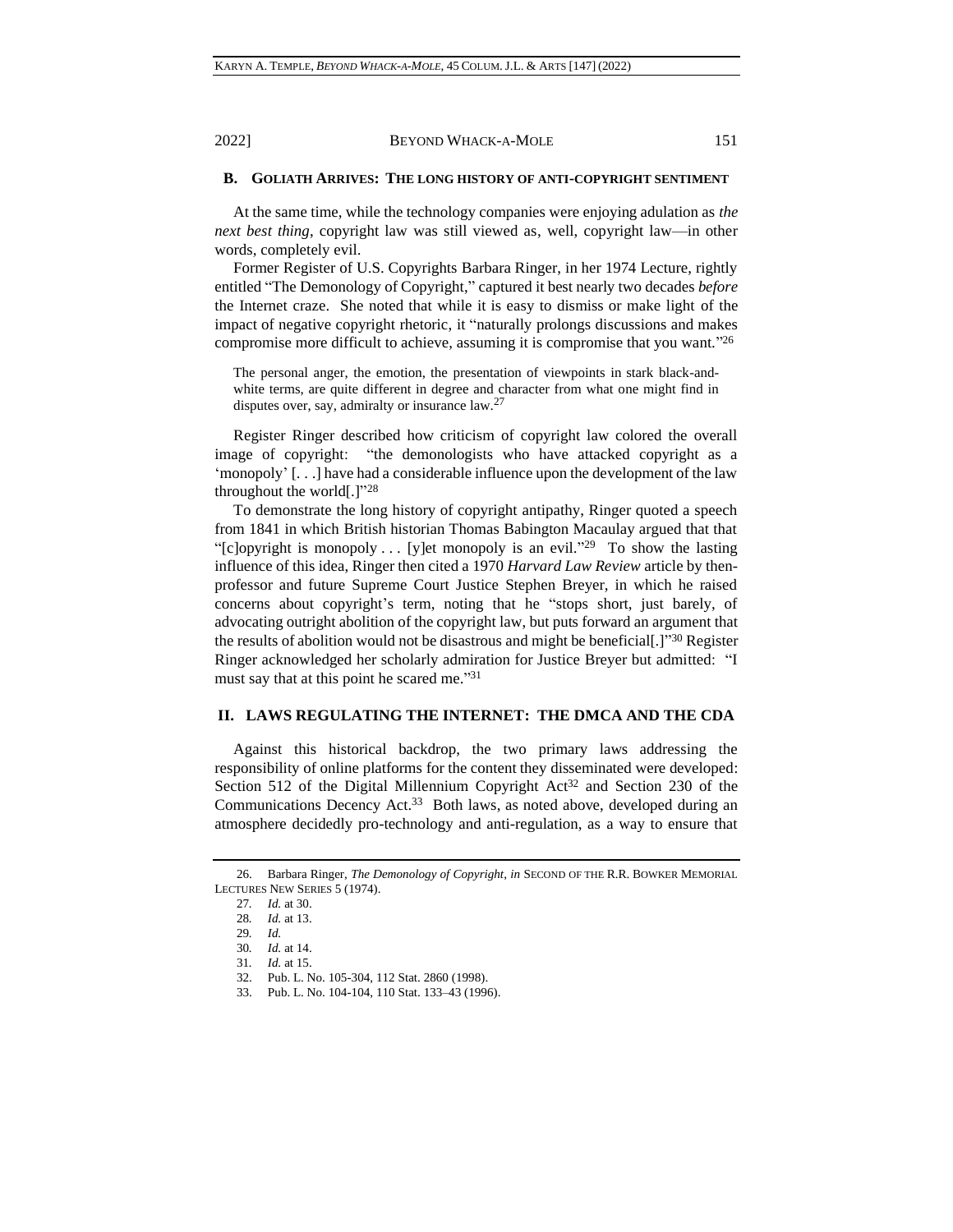any nascent case law that might have had the potential to require more responsibility and expose online platforms to greater liability was essentially overruled.

## <span id="page-5-0"></span>**A. THE DMCA & ONLINE PIRACY**

The mid-1990s saw various attempts to deal with the new legal frontier as it related to copyright content.<sup>34</sup> Several cases raised extremely frightening prospects for technologists, such as *Playboy Enterprises, Inc. v. Frena*<sup>35</sup>; *Religious Technology Center v. Netcom On-line Communication Services, Inc*. <sup>36</sup>; and *Sega Enterprises Ltd. v. MAPHIA.*<sup>37</sup> Each of these cases raised the possibility that online platforms would face some sort of liability for the illegal content of others, *Frena* going so far as to find direct liability against a bulletin board operator, and the latter two cases (*Netcom* and *Sega*) opening up the possibility of secondary copyright liability.<sup>38</sup>

The law was generally unclear and uncertain, as it often is when confronted with a new development or technology not previously considered.<sup>39</sup> The platforms, of course much smaller than they are today, argued that there wasn't even a technological way for them to monitor for illegal content and that "although technological means were in development, they were 'still in their nascent development stage' and 'not likely to be ready for deployment for several years.'" 40

Creators did raise concerns that legislation granting broad immunity to ISPs would have the perverse result of disincentivizing the ISPs from developing such technological tools in the first place.<sup>41</sup> The MPA itself cautioned that "[t]he more . . . ISPS are insulated from copyright liability . . . the less incentive they will have to cooperate with copyright owners to protect their works."<sup>42</sup> And the RIAA noted that if the online platforms "got their way and got [the] exemption from liability, then what would be their incentive to deploy the technology [to help fix things]."43

The ISPs, of course, countered with, well, "innovation."<sup>44</sup>

Also coloring the atmosphere around copyright and the Internet was discussion around the copyright term, which was to be extended under the 1998 Sonny Bono Copyright Extension Act, and which led to numerous repeated arguments and scare

<sup>34.</sup> For a detailed discussion of the history of law in this area, see COPYRIGHT OFFICE, SECTION 512 OF TITLE 17, *supra* note 14, at 15.

<sup>35.</sup> Playboy Enters., Inc. v. Frena, 839 F. Supp. 1552 (M.D. Fla. 1993).

<sup>36.</sup> Religious Tech. Ctr. v. Netcom On-Line Commc'n Servs. Inc., 907 F. Supp. 1361 (N.D. Cal. 1995).

<sup>37.</sup> Sega Enters. Ltd. v. MAPHIA, 948 F. Supp. 923 (N.D. Cal. 1996).

<sup>38.</sup> COPYRIGHT OFFICE, SECTION 512 OF TITLE 17, *supra* not[e 13,](#page-2-0) at 15–16.

<sup>39</sup>*. See* Matthew Sag, *Internet Safe Harbors and the Transformation of Copyright Law*, 93 NOTRE DAME L. REV. 499, 538 (2017).

<sup>40.</sup> Salil K. Mehra & Marketa Trimble, *Secondary Liability, ISP Immunity, and Incumbent Entrenchment*, 62 AM. J. COMP. L. 685, 690 (2014).

<sup>41</sup>*. Id.* at 691.

<sup>42</sup>*. Id.*

<sup>43</sup>*. Id.*

<sup>44</sup>*. Id.* (citing responses to questions from Senator Patrick Leahy).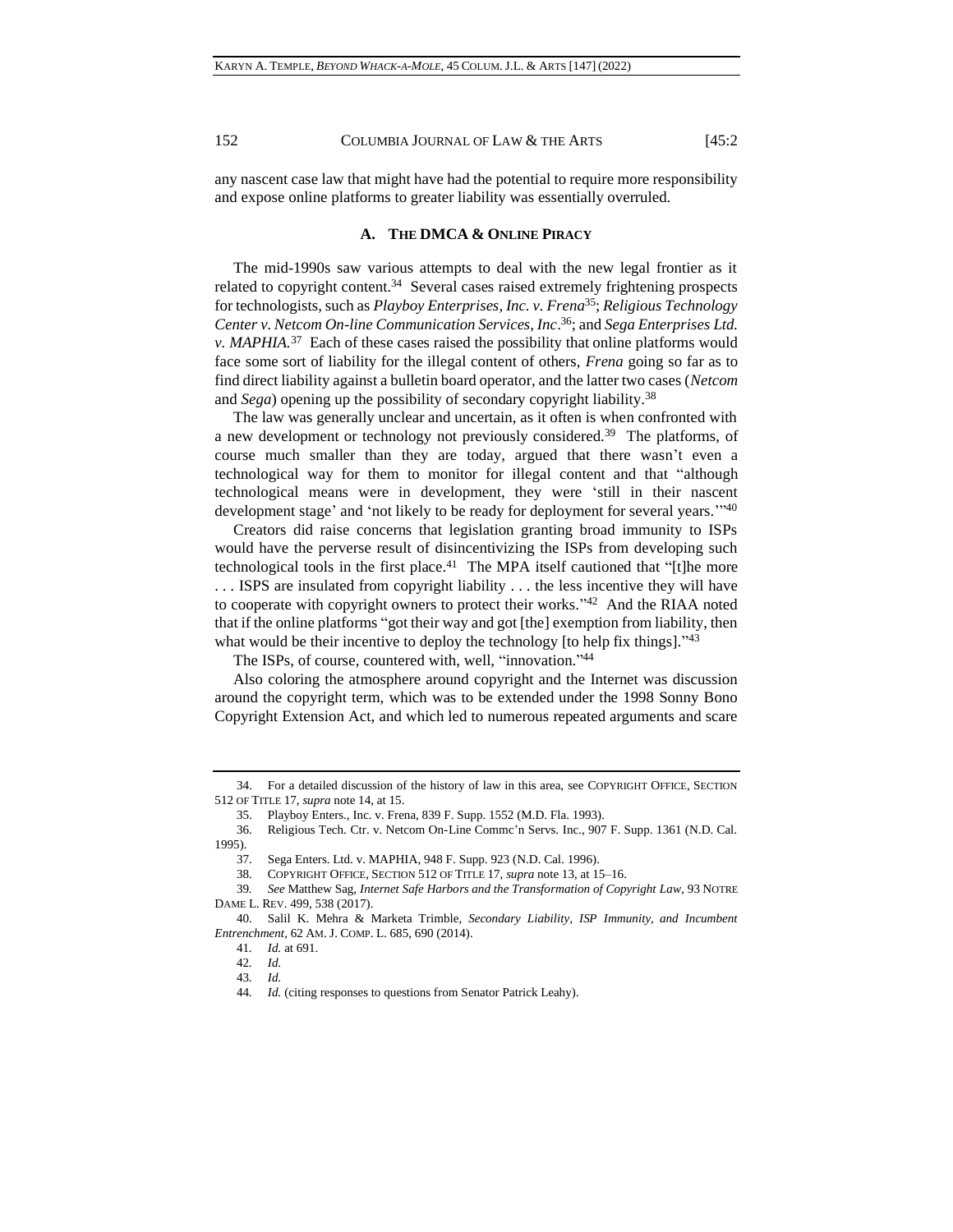tactics that Disney was trying to maintain Mickey Mouse under copyright forever.<sup>45</sup> So, despite a formal recommendation by the Clinton Administration to hold platforms to a higher standard of accountability and therefore possible liability for illegal content on their platforms,<sup>46</sup> Congress chose a different approach, and along came the much lauded, but not quite ever achieved, DMCA "balancing" of the interests of content owners and online platforms.<sup>47</sup> Of course, the only reason that the compromise looked balanced at the time was the different standing of the industries at play, both in terms of relative size at the time and how they were viewed in the public consciousness.

In the years following the enactment of the DMCA, the dynamics surrounding the views of "Big Content" (as it was already commonly known), and technology (not yet labeled "Big Tech") continued to deepen. Despite calls to action on the growing threat of online piracy, and the record industry for one being the proverbial "canary in the digital coal mine," copyright law continued to be seen as a tool for corporate greed while the growing technology companies were the innovators for the "little guy."<sup>48</sup> (Of course, the canaries don't usually turn around and try to go after the coal miners, so it's probably understandable why the public rejected the very legitimate concerns and arguments being made by the RIAA.)

It is, however, worth looking more deeply behind the litigation choices facing content creators in light of the state of the law at the time. There weren't many avenues for large copyright owners to pursue to protect their content online. Napster debuted with a bang in 1999, starting the peer-to-peer gold rush, where online theft and infringement were benignly labeled file "sharing."<sup>49</sup>

<span id="page-6-0"></span>In 2001, Napster had 70 million users worldwide and was facilitating the unauthorized use of 300 billion songs a year.<sup>50</sup> By 2004, the real scope of the problem was beginning to take shape, with even the more technologically-complex movie piracy becoming easier and more obtainable.<sup>51</sup> The MPA reported in 2003 that movie piracy was reaching epidemic levels and causing the growth of yearly losses.<sup>52</sup> The lawsuits against the initial peer-to-peer services, however, were met

<sup>45</sup>*. Cf.* Derek Khanna, *Guarding Against Abuse: The Cost of Excessively Long Copyright Terms*, 23 COMMLAW CONSPECTUS 52, 56–66 (2014).

<sup>46</sup>*. See* COPYRIGHT OFFICE, SECTION 512 OF TITLE 17, *supra* not[e 13,](#page-2-0) at 16–17.

<sup>47</sup>*. Id.* at 19.

<sup>48</sup>*. The Music Modernization Act: Hearing on S. 2823 Before the S. Comm. on the Judiciary*, 115th Cong. (2018) (statement of Mitch Glazier, President, Recording Industry Association of America).

<sup>49.</sup> Gustav Guldberg & Johannes Sundén, Pirates & Merchants—An Ongoing Struggle on the High-Tech Seas 14 (2004) (MA thesis, University of Växjö) (CiteSeerX) ("The event that really got the ball moving was the release of Napster, a program written by a student named Shawn Fanning that allows users to share music with each other.").

<sup>50.</sup> BRIA, *Digital Piracy in the 21st Century*, 23 CONST. RIGHTS FOUND. 2 (Winter 2008)), https://perma.cc/4UVN-3MSN.

<sup>51</sup>*.* Guldberg & Sundén, *supra* note [49,](#page-6-0) at 14.

<sup>52</sup>*. Id.* at 18.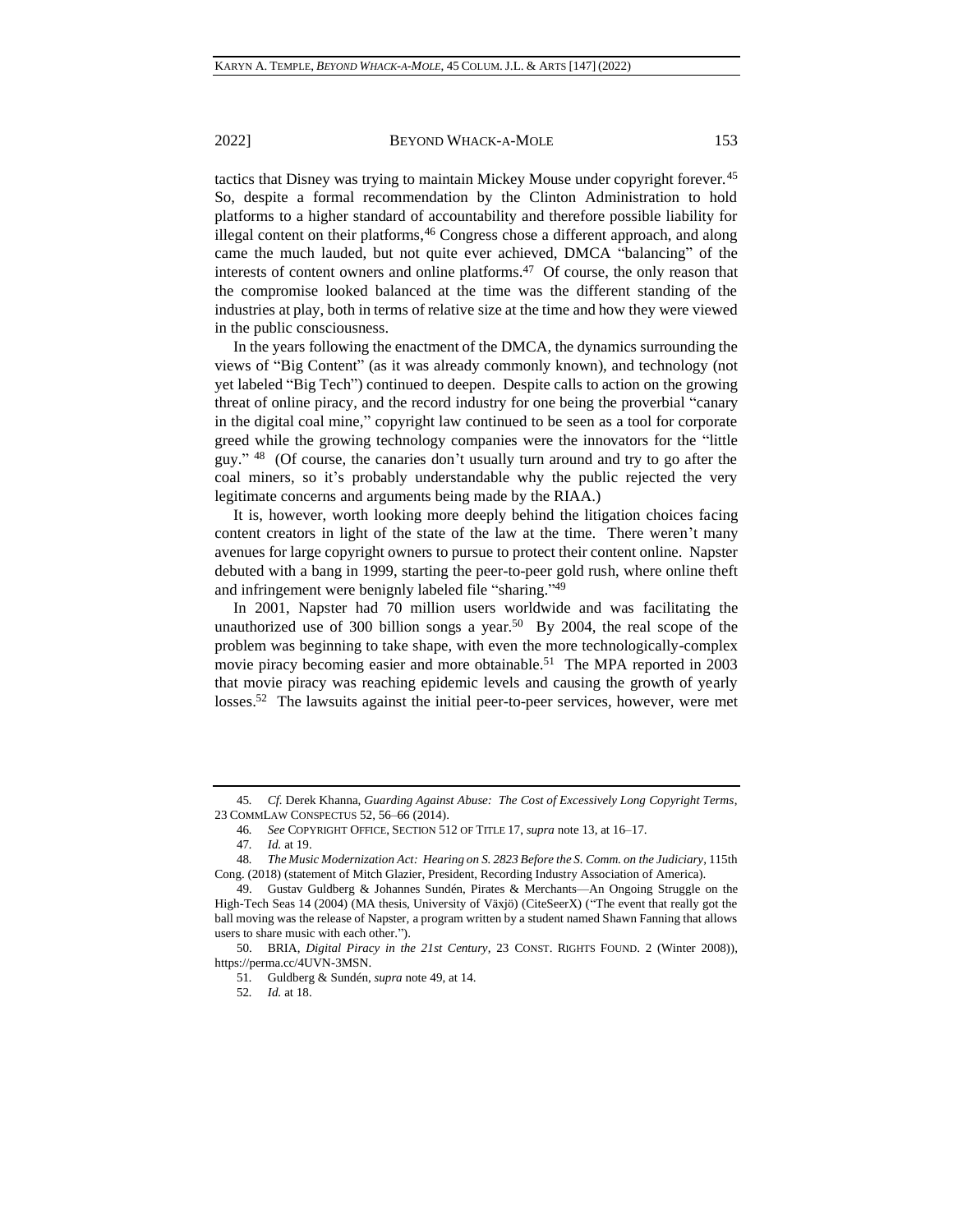<span id="page-7-0"></span>with public backlash, as there was a true and sincerely held belief that file "sharing" wasn't morally wrong or akin in any way to theft.<sup>53</sup> Academics piled on.<sup>54</sup>

Remember, also, that this was a time when the liability of even the peer-to-peer services themselves was still very much in flux. The major case that would later establish the standard of liability for services that actively promoted piracy had been decided against the record companies at the district level. The district had ruled that under the Sony decision, although the illegal services Grokster, Morpheus, and KaZaA "intentionally structured their business to avoid secondary liability for copyright infringement, while benefiting from the illicit draw of their wares," they were nonetheless safe from lawsuit because they were "capable of substantial noninfringing use" <sup>55</sup> —even if none of those uses were actually made. The Ninth Circuit later followed suit. The court noted that "we live in a quicksilver technological environment with courts ill-suited to fix the flow of internet innovation. . . . The introduction of new technology is always disruptive to old markets, and particularly to those copyright owners whose works are sold through well-established distribution mechanisms." 56

Internet gurus of the day such as Fred von Lohmann, who was at EFF at the time and represented the file-sharing service Morpheus in the case that would later generate Grokster,<sup>57</sup> posited that "content owners '[were] hunting the wrong target and in the course of doing so are going to cause enormous collateral damage' by chilling technology innovators."<sup>58</sup> Rather than suing what he likened to a car dealership for people who are speeding, he asked the "harder question" of "whether content owners should 'be going after-end users.'" 59 In his view, "a few targeted suits would certainly clarify the message" that file-sharing was illegal.<sup>60</sup>

So, the record companies (and also movie studios to a lesser extent) took the bait, and, left with not much alternative, launched a series of suits targeting the actual end users' illegal copying and distributing rather than the services that received the most financial benefit from the distribution. Within four months of the lower-court decision in *Grokster*, which prevented copyright owners from obtaining liability against the infringing service itself, the first end-user suit was filed.<sup>61</sup>

<sup>53.</sup> Peter S. Menell, *This American Copyright Life: Reflections on Re-Equilibrating Copyright for the Internet Age*, 61 J. COPYRIGHT SOC'Y U.S. 235, 18–19 (2014).

<sup>54</sup>*. Id.* at 273.

<sup>55</sup>*. Id.* at 220.

<sup>56.</sup> Metro-Goldwyn-Mayer Studios, Inc. v. Grokster Ltd., 380 F.3d 1154, 1167 (9th Cir. 2004).

<sup>57.</sup> Mr. von Lohmann subsequently went to work at Google for many years.

<sup>58.</sup> Menell, *supra* note [53,](#page-7-0) at 223.

<sup>59</sup>*. Id.*

<sup>60</sup>*. Id.* at 224. Also, Sarah Deutch at Verizon noted that "[e]ven just a few targeted suits, not that I would like to see this, but I think that it would at least send the message [to 40 million people that it's illegal].'" *Id.*

<sup>61</sup>*. Id.* The district court decision in *Grokster* was released in April 2003. The first RIAA lawsuits against individuals came in September 2003 and did not end until sometime after the final Supreme Court decision in the case.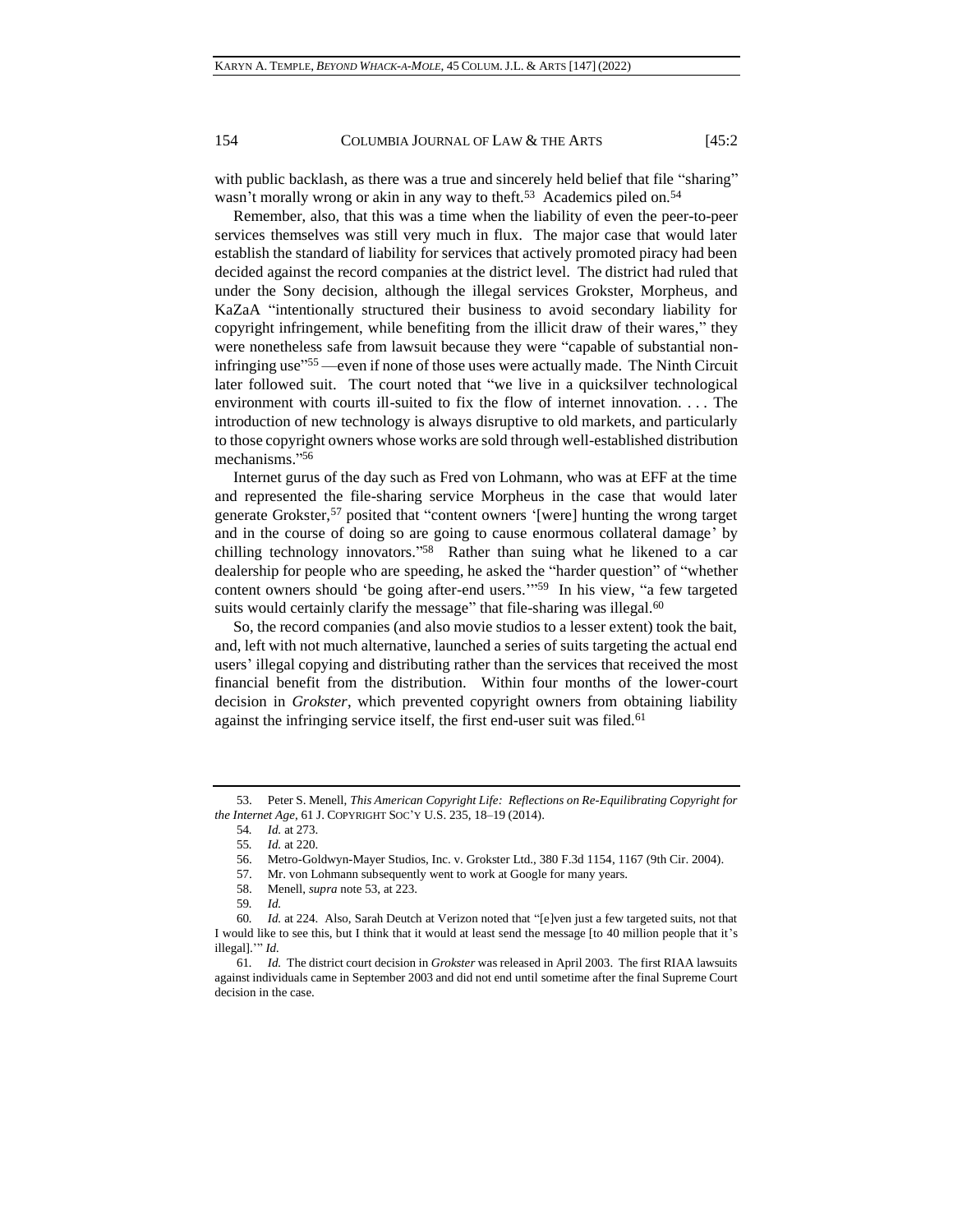<span id="page-8-0"></span>At the time, the number of online peer-to-peer music infringers was thought to be around 60 million.<sup>62</sup> As noted by Professor Menell, these "lawsuits managed to scare the beejesus out of the recipients, friends, and acquaintances of the many recipients."<sup>63</sup> And, they didn't do much to shore up the reputation of copyright law or of Big Content either.

By 2004, a year after the first lawsuit was filed, more than 4,000 had been filed and RIAA announced approximately 500 new end users suits every month.<sup>64</sup> This resulted in negative press and a few John Doe lawsuits against ISP account holders who were later revealed to be a 12-year-old, a grandfather, or even dead.<sup>65</sup> As Professor Menell noted in his article, "the record industry became a pariah among its prime consumer demographic in the most important court—the court of public opinion." 66

In effect:

The lawsuits 'reinforced the perception that copyright law disserves the public… deprives consumers of easy access to broad catalogs of music, imposes grossly disproportional penalties on those caught file-sharing, and does little to support the artists.<sup>67</sup>

Copyright lawyers around the globe still remember the harrowing saga of the Jammie Thomas case in 2005 and the Joel Tenenbaum case in 2009 in which juries awarded damages of more than a million dollars against individual defendants.<sup>68</sup> Rather than the "demonology" of the 1970s, content became Lucifer the Prince of Hell himself. Suffice it to say, however, that we hadn't yet hit rock bottom – that was still a couple of years away.

In the public's mind, we just couldn't shake the view that technology companies were different than the rest of us corporate shills. Whereas record companies or "Big Content" as folks like to call it, were all that was evil, the post-marriage honeymoon period between tech and the public was continuing on quite nicely.

Technology companies seemingly got a complete pass. Case after case came out in their favor. Court after court interpreted the DMCA in the narrowest possible way, benefiting the technology platforms while excusing them from any responsibility

<sup>62.</sup> Fred von Lohmann, *Is Suing Your Customers a Good Idea*, Law.com (September 29, 2004). https://www.law.com/almID/900005540575/.

<sup>63.</sup> Menell, *supra* note [53,](#page-7-0) at 25.

<sup>64.</sup> von Lohmann, *supra* note [62.](#page-8-0)

<sup>65.</sup> *See Music Firms Target 12-Year-Old*, BBC NEWS (Sept. 10, 2003), https://perma.cc/77M5- C2DH (woman sued for file-sharing on the Internet more than a month after she died); *RIAA Sues Dead Woman,* BUS. NEWS (Feb. 4, 2005), https://perma.cc/4KBM-4Z8Q; Lorena Mongelli, *Music Pirate: N.Y. Girl, 12, Sued for Web Songs Theft*, N.Y. Post (Sept. 9, 2003), https://perma.cc/HJ6N-9TNE; *Grandfather Caught in Music Fight*, BBC NEWS (Sept. 9, 2003), https://perma.cc/AYQ5-DGCR (grandfather sued by RIAA for illegally downloading music).

<sup>66.</sup> Menell, *supra* note [53,](#page-7-0) at 27.

<sup>67</sup>*. Id.*

<sup>68.</sup> Capital Records Inc. v. Thomas-Rasset, 680 F. Supp. 2d 1045 (D. Minn. 2010) (There were three trials involving Thomas (later Thomas-Rasset). The first verdict was for \$ 222,000, the second, \$ 1.92 million, and the third, \$ 1.5 million.).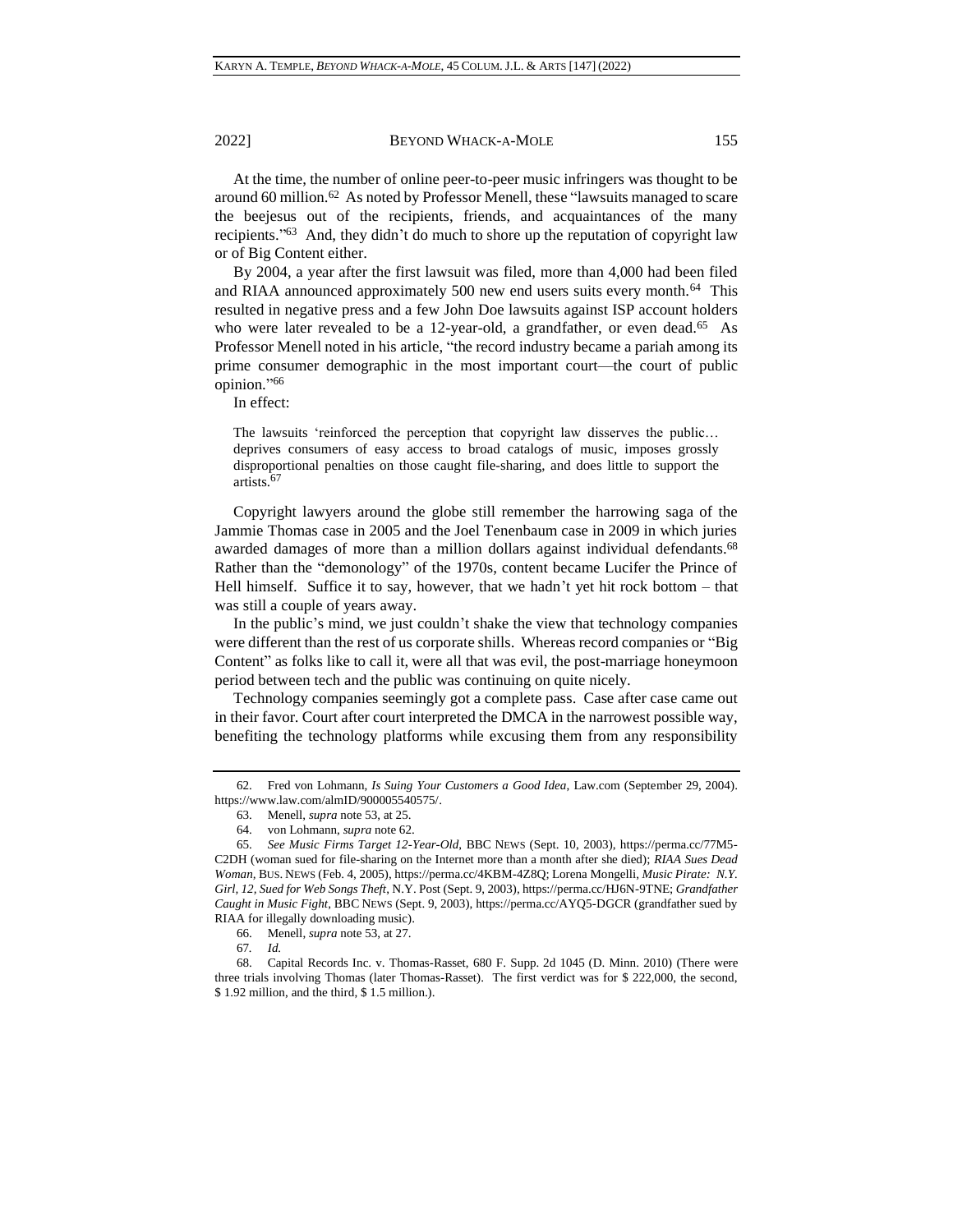whatsoever to police content and providing no actual incentive for them to really do so.<sup>69</sup>

Over the decades, the shift in the balance of the benefits and obligations for copyright owners and OSPs under Section 512 has resulted in an increasing burden on rightsholders to adequately monitor and enforce their rights online, while providing enhanced protection for OSPs in circumstances beyond those originally anticipated by Congress." 70

The Copyright Office's recent DMCA report does a tremendous job of cataloguing the many internet cases that slowly destroyed even the perception (by content owners) of a balanced system: whether in the handling of how the knowledge standard was being interpreted;<sup>71</sup> including the application of willful blindness;<sup>72</sup> vicarious liability standards;<sup>73</sup> which ISPs were subject to DMCA subpoenas; the reading out of the representative list accommodation; or an "overly lenient" application of the repeat infringer requirement.<sup>74</sup>

The balance became "askew," or, in other words, non-existent. Even beyond the DMCA, the imbalance in the treatment of technology companies versus creators was evident in cases involving fair use where the pendulum had swung decidedly in favor of a one-step test of transformation, and case after case found in favor of large technology companies despite the scope, amount, or profit-driven motivations behind their conduct<sup>75</sup>—the Google Books case of course being the most famous of them all.<sup>76</sup>

<span id="page-9-0"></span>During the proliferation of these cases and the further entrenchment of this "skewed" balance, creators raised concerns, now more emphatically than ever, that the balance (if there ever was one) was being distorted and, again, presciently, they cautioned that it was being used by big tech to simply solidify its market position.<sup>77</sup>

<sup>69.</sup> *See, e.g.*, UMG Recordings, Inc. v. Shelter Cap. Partners LLC, 718 F. 3d 1006, 1022 (9th Cir. 2013) (concluding that "merely hosting a category of copyrightable content, such as music videos, with the general knowledge that one's services could be used to share infringing material, is insufficient" to prove that a website had actual knowledge of infringing activity); Perfect 10 v. Amazon.com, Inc., 487F.3d 701(9th Cir. 2007) (applying the so-called "server test" and holding that Google's display of the thumbnails at issue was a permitted use of Perfect 10's copyrighted images); Perfect 10 v. Visa, 494 F.3d 788 (9th Cir. 2007) (holding that that credit card companies do not materially contribute to the copyright infringement because the credit card payment processing systems have no direct connection to the underlying infringement); Viacom Int'l Inc. v. YouTube, Inc., 940 F. Supp. 2d 110 (S.D.N.Y. 2013).

<sup>70.</sup> 17 U.S.C. § 512.

<sup>71</sup>*. Id.* at 123.

<sup>72</sup>*. Id.* at 127. 73*. Id.*

<sup>74</sup>*. Id.*

<sup>75.</sup> *See* Michael Landau, *The Astounding Growth of "Big Tech" and the Lack of Enforcement of the Intellectual Property, Antitrust, and Contract Laws*, 30 ALB. L.J. SCI. & TECH. 1, 7–15 (2020).

<sup>76.</sup> In *Authors Guild v. Google, Inc.,* 804 F.3d 202 (2d Cir. 2015), the Second Circuit blessed Google's unauthorized copying of entire libraries of copyrighted books despite acknowledging Google's clearly commercial motivation for its copying. Instead, the court emphasized the "transformative purpose" of the copying.

<sup>77.</sup> *See* Donald Harris, *Time to Reboot?: DMCA 2.0*, 47 ARIZ. ST. L.J. 801, 820 (2015).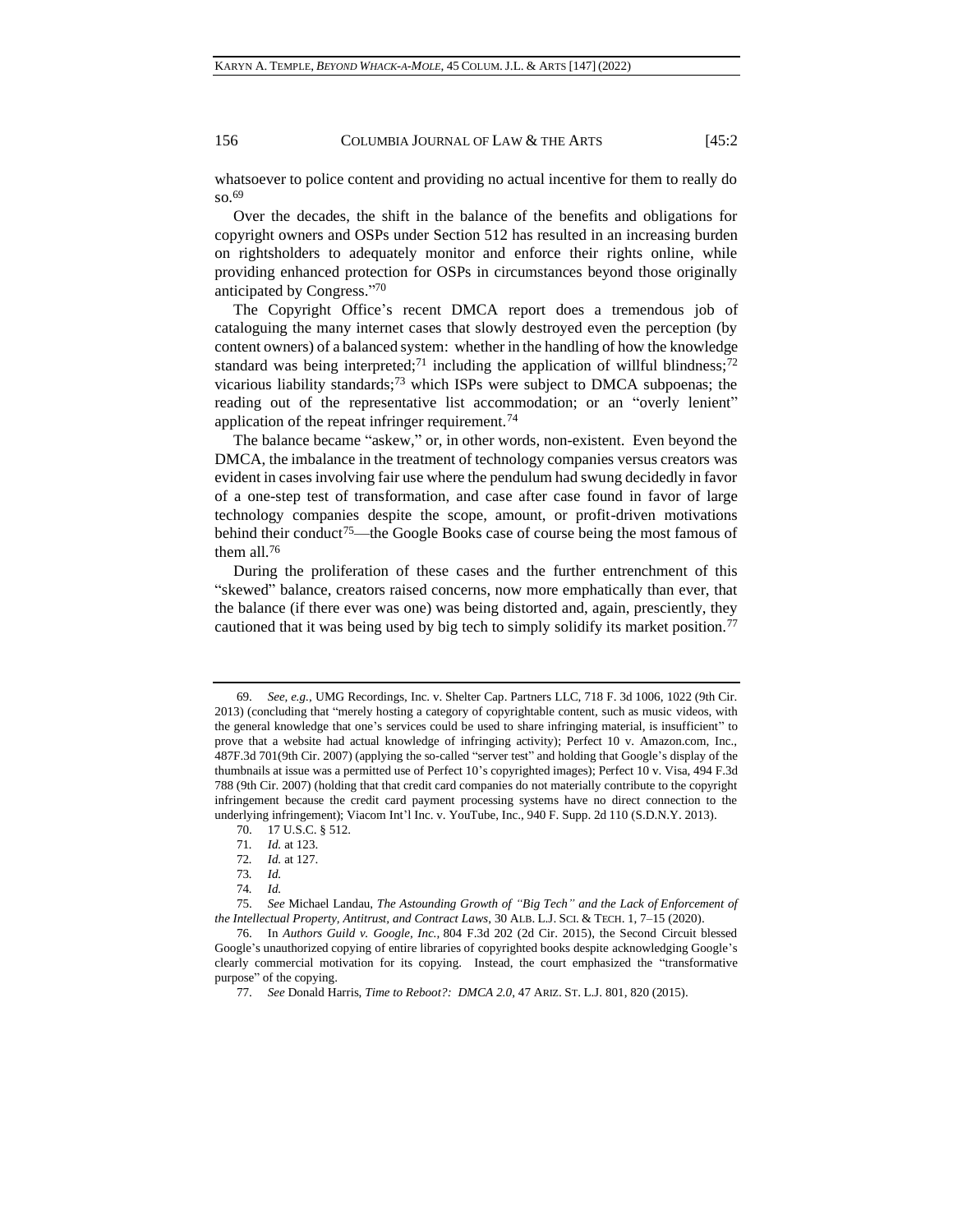Counterarguments were and still are steadily made about the need to allow the Internet to flourish despite the fact that it out-flourished us all a decade ago.<sup>78</sup>

## <span id="page-10-2"></span><span id="page-10-1"></span>**B. THE COMMUNICATIONS DECENCY ACT**

Section 230 of the Communications Decency Act actually passed in 1996, two years before the DMCA.<sup>79</sup> Like the DMCA, the provision was adopted in light of the uncertainty of the law with respect to platform responsibility for online content, and the fear that any type of regulation or liability exposure could harm the burgeoning Internet.<sup>80</sup> Therefore, Congress determined that it must work affirmatively to "preserve the vibrant and competitive free market that presently exists for the Internet and other interactive services, *unfettered* by Federal or state regulation." 81

<span id="page-10-0"></span>One case in particular, *Stratton Oakmont, Inc. v. Prodigy Services*, sent chills down the proverbial web, when a court found that an internet service could be treated as a publisher, just like a newspaper—and not a mere distributor—and therefore could be subject to liability for defamatory content posted by its users.<sup>82</sup> The result was the CDA, specifically Section 230 of that law, which conferred near-total immunity to online platforms for any content generated by their users, removing the "heightened liability" *Stratton Oakmont* placed on ISPs.<sup>83</sup>

Although not initially Congress' intent, subsequent case law such as *Zeran v. America Online Inc.* and *Blumenthal v. Drudge* also interpreted Section 230 as broadly, and favorably towards online platforms, as possible,  $84$  even where those platforms had "an active, even aggressive role in making available content [and] where the self-policing is unsuccessfully attempted."85 The court noted:

<sup>78.</sup> COPYRIGHT OFFICE, SECTION 512 OF TITLE 17, *supra* not[e 13,](#page-2-0) at 116.

<sup>79.</sup> Section 230 was enacted as part of a larger suite of legislation under the Telecommunications Act of 1996. Pub. L. No. 104-104, 110 Stat. 133–43 (1996). *See also* VALERIE C. BRANNON & ERIC N. HOLMES, CONG. RSCH. SERV., R46751, SECTION 230: AN OVERVIEW (2021).

<sup>80.</sup> *See* Haochen Sun, *Corporate Fundamental Responsibility: What Do Technology Companies Owe the World?*, 74 U. MIA. L. REV. 898, 911 (2020) ("Many scholars and policy-makers have forcefully argued that technology companies—in particular, online intermediaries—should bear as few responsibilities as possible. Otherwise, technology companies would be financially over-burdened, and their *innovation* would be stifled[.]").

<sup>81.</sup> Michael Cheah, *Section 230 and the Twitter Presidency*, 115 NW. U. L. REV. ONLINE 192, 197– 198 (2020); *see also* Lucy Holmes, *Making Waves in Statutory Safe Harbors: Reevaluating Internet Service Providers' Liability for Third-Party Content and Copyright Infringement*, 7 ROGER WILLIAMS U. L. REV. 215, 220 (2001).

<sup>82.</sup> *See* Cheah, *supra* note [81,](#page-10-0) at 197.

<sup>83.</sup> *See* Holmes, *supra* note [81,](#page-10-0) at 220; Mehra & Trimble, *supra* not[e 40,](#page-5-0) at 689; *see also* BRANNON & HOLMES, *supra* note [79,](#page-10-1) at 5.

<sup>84.</sup> Zeran v. America Online Inc., 129 F.3d 327 (4th Cir. 1997); Blumenthal v. Drudge, 992 F. Supp. 44 (D.D.C. 1998);*see* Mehra & Trimble, *supra* note [40,](#page-5-0) at 700–01; *see also* Holmes, *supra* note [81,](#page-10-0) at 222; BRANNON & HOLMES, *supra* not[e 79,](#page-10-1) at 10.

<sup>85.</sup> Holmes, *supra* note [81,](#page-10-0) at 223.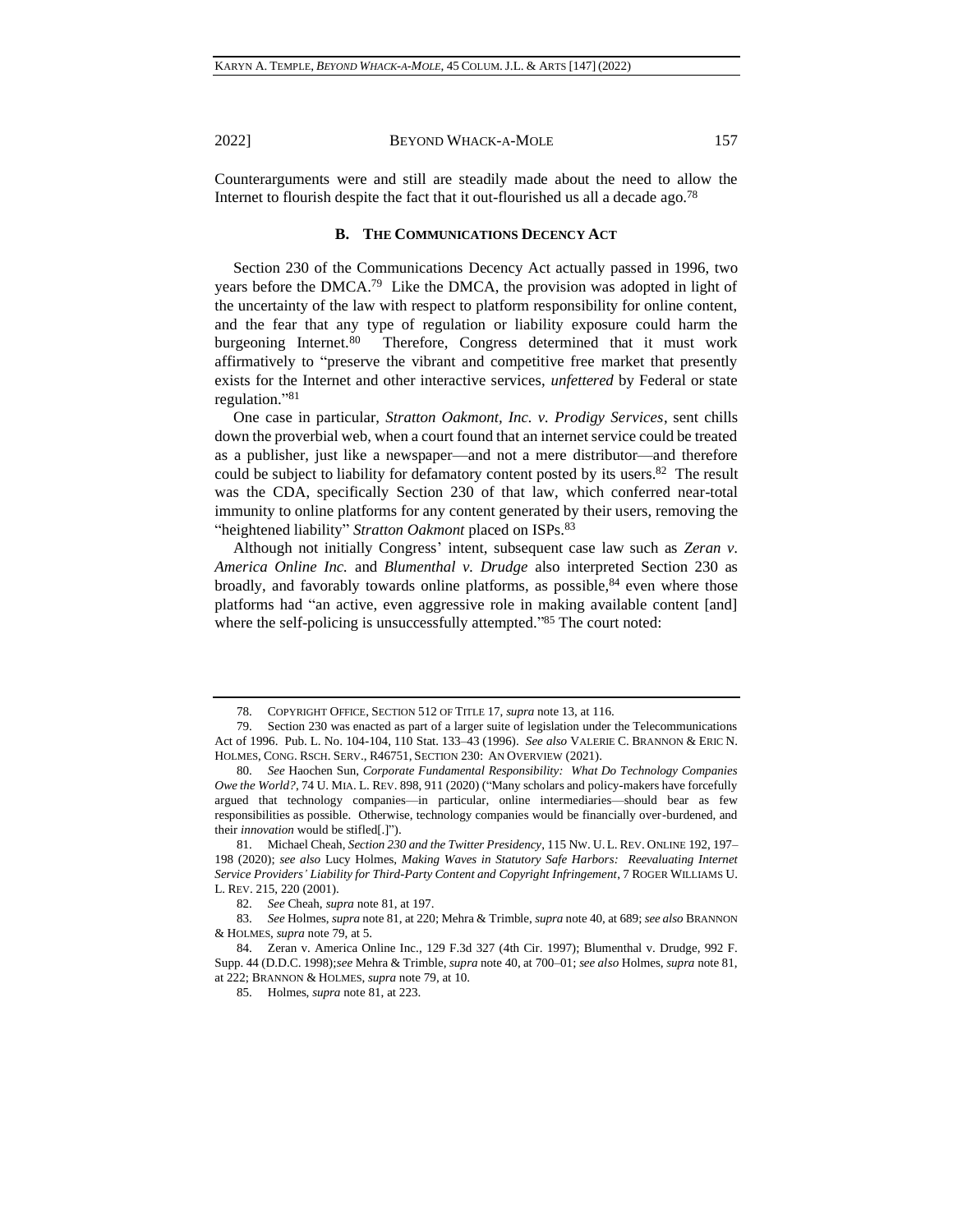It would only seem fair to hold [an interactive service provider to] liability standards applied to a publisher or at least, like a book-store owner, to the liability applied to a distributor. But Congress has made a different policy choice. . . . 86

So, courts were, like with the DMCA, interpreting an already unbalanced provision in an even more unbalanced way. <sup>87</sup>

## **III. EFFORTS TO STOP THE PIRACY FLOODGATES**

## **A. SOPA/PIPA**

At the same time these two laws and court decisions favoring the online platforms flourished, so did piracy. The online platforms came to love the CDA and DMCA. Meanwhile, copyright holders continued to raise alarm bells about the ever-rising tide of online piracy.

But the mood had steadily soured against content, and the apex of the enmity was just on the horizon: the SOPA/PIPA saga. Pointing to the increasing impact of foreign piracy on American consumers because of the Internet's global reach, Congress had the temerity to suggest that maybe those "rogue" wholly-illegal foreign websites shouldn't be taking advantage —and often the personal information and credit cards—of American consumers.<sup>88</sup>

Accordingly, in 2011, the Stop Online Piracy Act (SOPA) was introduced in the House of Representatives and the Protect IP Act (PIPA) was introduced in the Senate. There were some differences between them but in short, they were designed to give the government and copyright owners the tools to curb access to rogue websites dedicated to the sale of infringing work—including injunctions preventing third parties like advertisers, payment processors, and ISPs from doing business with these rogue sites.

The blowback was swift. Scholars referenced the "disastrous consequences for the stability and security of the internet," and the "potential catastrophic consequences" that court-ordered DNS filtering would have on DNS stability and security.<sup>89</sup> Members of Congress claimed that the House bill "would mean the end of the internet as we know it." 90 Sites that so much as "discussed" piracy would be

<sup>86.</sup> Blumenthal v. Drudge, 992 F. Supp. 44, 51–52 (D.D.C. 1998).

<sup>87.</sup> Cf. Landau, *supra* note [75,](#page-9-0) 6 (2020) ("The courts in the United States have become some of the largest protectors of big tech and big data through recent court decisions and legislation. Much of the legislation was passed in the 1990s in order to bolster and protect the Internet's growth."); *see also* BRANNON & HOLMES, *supra* not[e 79,](#page-10-1) at 1 ("While the law does have a number of defenders, others have argued that courts have interpreted Section 230 immunity too broadly. In the 116th Congress, 26 bills would have amended the scope of Section 230 immunity.").

<sup>88.</sup> Lamar Smith, Letter, *Rep. Smith Defends SOPA*, POLITICO (Dec. 29, 2011), https://perma.cc/WL5W-GSXP.

<sup>89.</sup> Mark Lemley, David S. Levine & David G. Post, *Don't Break the Internet*, 64 STAN L. REV. ONLINE 34, 34–35 (2011).

<sup>90.</sup> David Kravets, *Analysis: Internet Blacklist Bill Is Roadmap To "the End" of the Internet*, WIRED (Nov. 17, 2011), https://perma.cc/L62B-YCEG.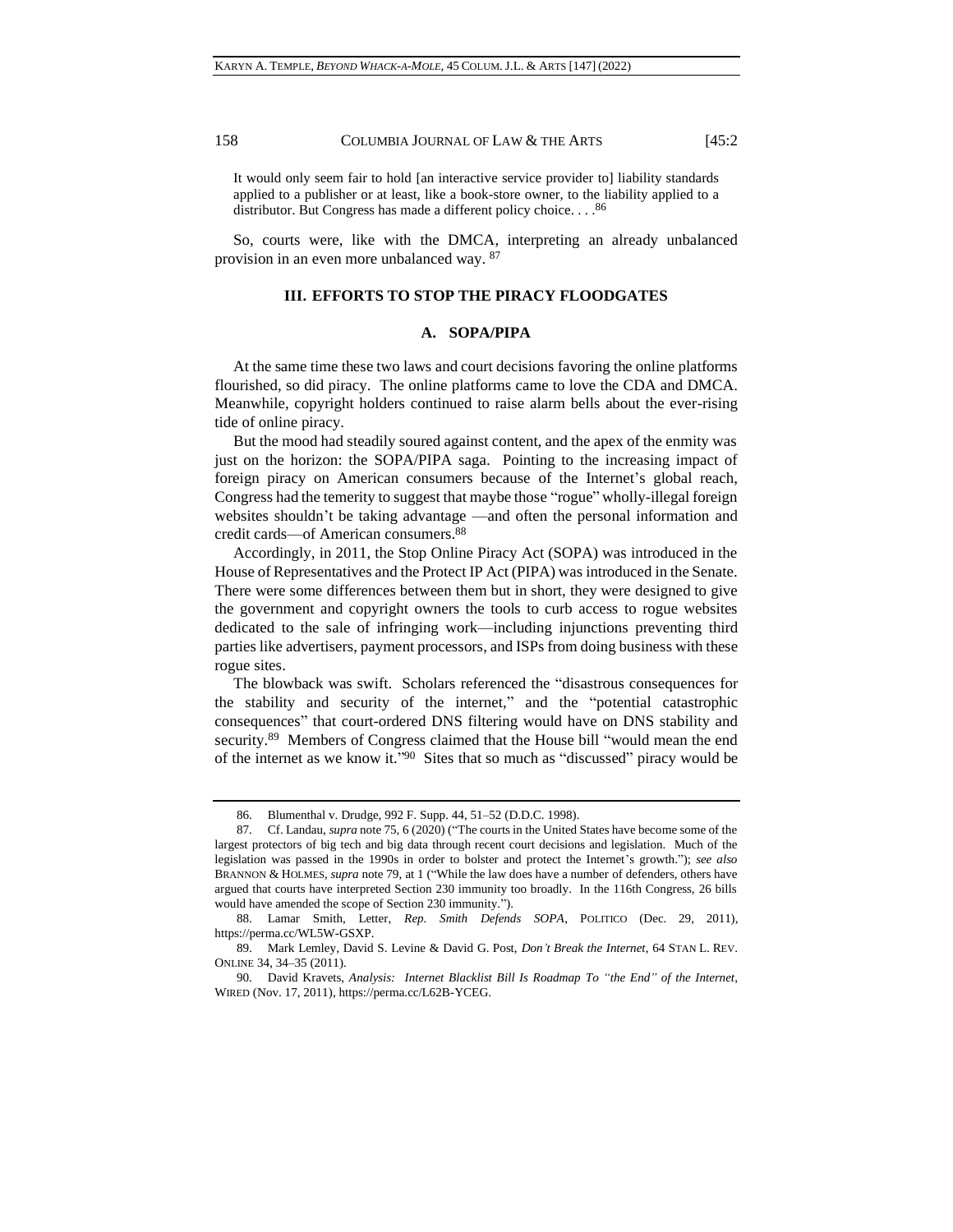<span id="page-12-0"></span>targeted.<sup>91</sup> The internet platforms themselves decided to teach the world a lesson of what was going to happen if site blocking was ever contemplated so they decided to do exactly what they claimed they feared —shut down the Internet for a day. Google, Wikipedia, Mozilla, Craigslist, Reddit, and more than 115,000 other websites went black on January 18, 2012.<sup>92</sup>

The general public agreed with the online platforms that SOPA/PIPA would be the end of the world as we know it (or at least, the end of the Internet world). They rejected any counterarguments pointing out the tech companies' self-interest in the debate. Instead, many in society argued that the issue was just too important to worry about potential conflicts of interest between the public good and corporate interests.<sup>93</sup> Some suggested content creators should focus on the foreign government themselves (but I just have one word for that: ACTA).

Let's just say the content industry was, well, "surprised" by the intensity of the reaction.<sup>94</sup> Despite a Managers Amendment fully rewriting provisions of the bills to take out the most concerning aspects, SOPA/PIPA died in a fairly merciless fashion.<sup>95</sup> And the approval ratings for creators and content remained at their lowest point while online platforms remained free of much scrutiny.

Balance wasn't even really a thought. Some came right out and said, essentially, "Hey, starving artists are already, well, starving, right?":

Oh sure, I worry about the income of artists too, but that's a secondary concern. After all, practically everyone who ever set out to earn a living from the arts has failed. . . <sup>96</sup>

In 2014, Professor Peter Menell thoroughly and persuasively described the dismal perception of copyright that the public had, and the way this contributed to the failure of SOPA/PIPA.<sup>97</sup> Copyright was at its nadir and for several years after SOPA/PIPA any efforts to update, reform, or reinforce copyright law to more aggressively tackle online piracy were simply doomed to fail. Therefore, no one really tried.

<sup>91</sup>*. SOPA/PIPA: Internet Blacklist Legislation*, ELEC. FRONTIER FOUND. (July 16, 2021), https://perma.cc/2BXN-PEMA.

<sup>92.</sup> Jenna Wortham, *Public Outcry Over Antipiracy Bills Began as Grass Roots Grumbling*, N.Y. TIMES (Jan. 19, 2012), https://perma.cc/ZDC2-6979.

<sup>93.</sup> *Internet Blacklist Legislation*, *supra* not[e 91,](#page-12-0) at 2.

<sup>94.</sup> Michael Cieply & Edward Wyatt, *Dodd Calls for Hollywood and Silicon Valley To Meet*, N.Y. TIMES (Jan. 19, 2012), https://perma.cc/LG75-DDHL.

<sup>95.</sup> Jen Chung, *Good Work, Internet: SOPA, PIPA Postponed (Dead) For Now*, GOTHAMIST (Jan. 20, 2012), https://perma.cc/347Y-5U5G.

<sup>96.</sup> *See* Cory Doctorow, *Copyright Wars are Damaging the Health of the Internet*, GUARDIAN (Mar. 28, 2013)[, https://perma.cc/LCV7-CPDQ.](https://perma.cc/LCV7-CPDQ)

<sup>97.</sup> Peter S. Menell, *This American Copyright Life: Reflections on Re-Equilibrating Copyright for the Internet Age*, 61 J. COPYRIGHT SOC'Y OF THE U.S.A 235 (2014). Professor Menell's piece is a wonderful article cataloguing the views of copyright during this time period, which I've cited from generously and encourage you to read as more context and background.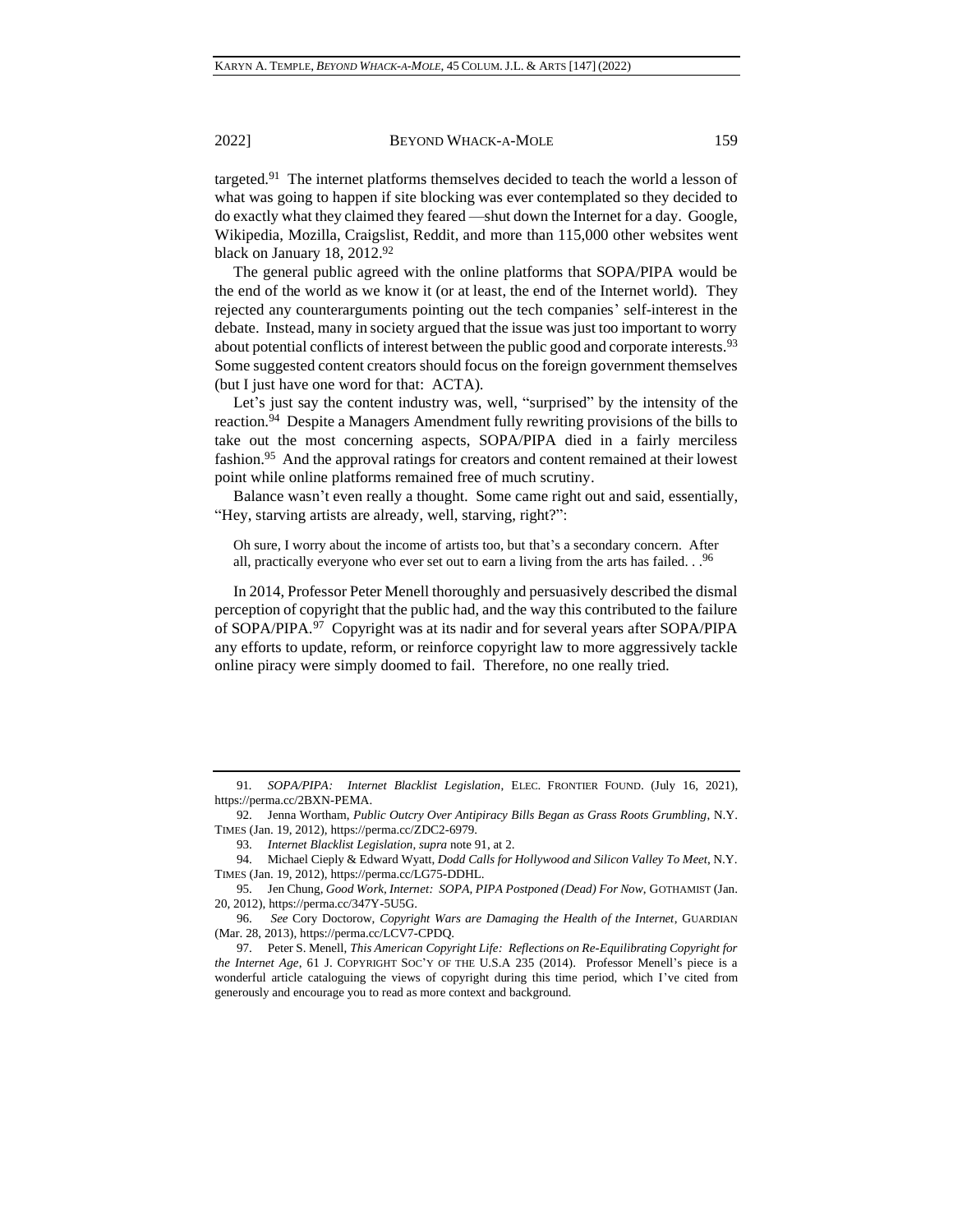## **B. PIRACY TODAY—WELL YEAH, THAT HASN'T CHANGED EITHER**

Fast forward to the last couple of years and online piracy (without a true commitment from the Courts, Congress, and the private players to seriously combat it) has only increased. In 2017, there were an estimated 47 billion online instances of piracy of movies and nearly 184 billion instances of piracy of television programing.<sup>98</sup> Others have noted the growing visits to piracy sites, according to one estimate more than 106 billion visits to television piracy sites and more than 53 billion visits to film piracy sites globally in 2017.<sup>99</sup> Online piracy has also now fully reached the publishing industry, with more than 300 billion dollars of stolen books downloaded in a single year.<sup>100</sup>

<span id="page-13-0"></span>In the United States alone, an estimated 9 million subscribers use an illegal subscription IPTV service, and there are over 3500 websites and online marketplaces that sell these services to U.S. consumers.<sup>101</sup> The RIAA noted that in a 10-month period it had sent 9,000 DMCA infringement notes for the same sound recording.<sup>102</sup> And, it sent 175 million notices over a three-year.<sup>103</sup> In a three-month period, Disney alone sent 35,000 notices for a single movie on a single site.<sup>104</sup> Individual artists didn't stand a chance.<sup>105</sup>

Streaming piracy is now a billion-dollar industry in the United States. In fact, research shows that illegal streaming is now 80% of all internet piracy, with global online piracy costing the U.S. economy nearly \$30 billion in lost revenue each year.<sup>106</sup> And illegal streaming is big business for those who peddle it with huge profit margins, according to some statistics ranging from 56% to 85%.<sup>107</sup>

In addition to direct subscriptions, these illegal services make money from ads, and they also often partner with hackers to install malware and other hostile apps that can expose consumers to even greater financial harm.

<sup>98.</sup> DAVID BLACKBURN ET AL., IMPACT OF DIGITAL VIDEO PIRACY ON THE U.S. ECONOMY (2019). 99. *Id*. at 3.

<sup>100.</sup> Christina M. Rau, *How to Help Combat Piracy in Publishing*, BOOK RIOT (Jul. 25, 2019), [https://perma.cc/Q2FH-G7UB.](https://perma.cc/Q2FH-G7UB)

<sup>101.</sup> DIGIT. CITIZENS ALLIANCE, MONEY FOR NOTHING: THE BILLION DOLLAR PIRATE SUBSCRIPTION IPTV BUSINESS (2020).

<sup>102.</sup> *The Role of Private Agreements and Existing Technology in Curbing Online Piracy*, *Before the Subcomm. On Intell. Prop. of the S. Comm on Judiciary*, 116th Cong. 4 (2020) (statement of Mitch Glazier, Chairman and CEO, Recording Industry Association of America).

<sup>103.</sup> *Copyright and the Internet in 2020: Reactions to the Copyright Office's Report on the Efficacy of 17 U.S.C § 512 After Two Decades, Before the H. Comm on the Judiciary*, 116th Cong. 4–5 (2020) (statement of Terrica Carrington, Vice President, Legal Policy & Copyright Counsel, Copyright Alliance).

<sup>104.</sup> *Id*. at 5.

<sup>105.</sup> *See, e.g.*, *Is the DMCA's Notice-and-Takedown System Working in the 21st Century?, Before the Subcomm. on Intell. Prop. of the S. Comm on the Judiciary,* 116th Cong. 4 (2020) (statement of Don Henley, Musician and Songwriter).

<sup>106.</sup> David Hirschmann*, Foreword*, *in* DAVID BLACKBURN, JEFFREY A. EISENACH & DAVID HARRISON JR.., IMPACTS OF DIGITAL VIDEO PIRACY ON THE U.S. ECONOMY (2019).

<sup>107.</sup> DIGIT. CITIZENS ALLIANCE, MONEY FOR NOTHING,, *supra* note [101,](#page-13-0) at 2.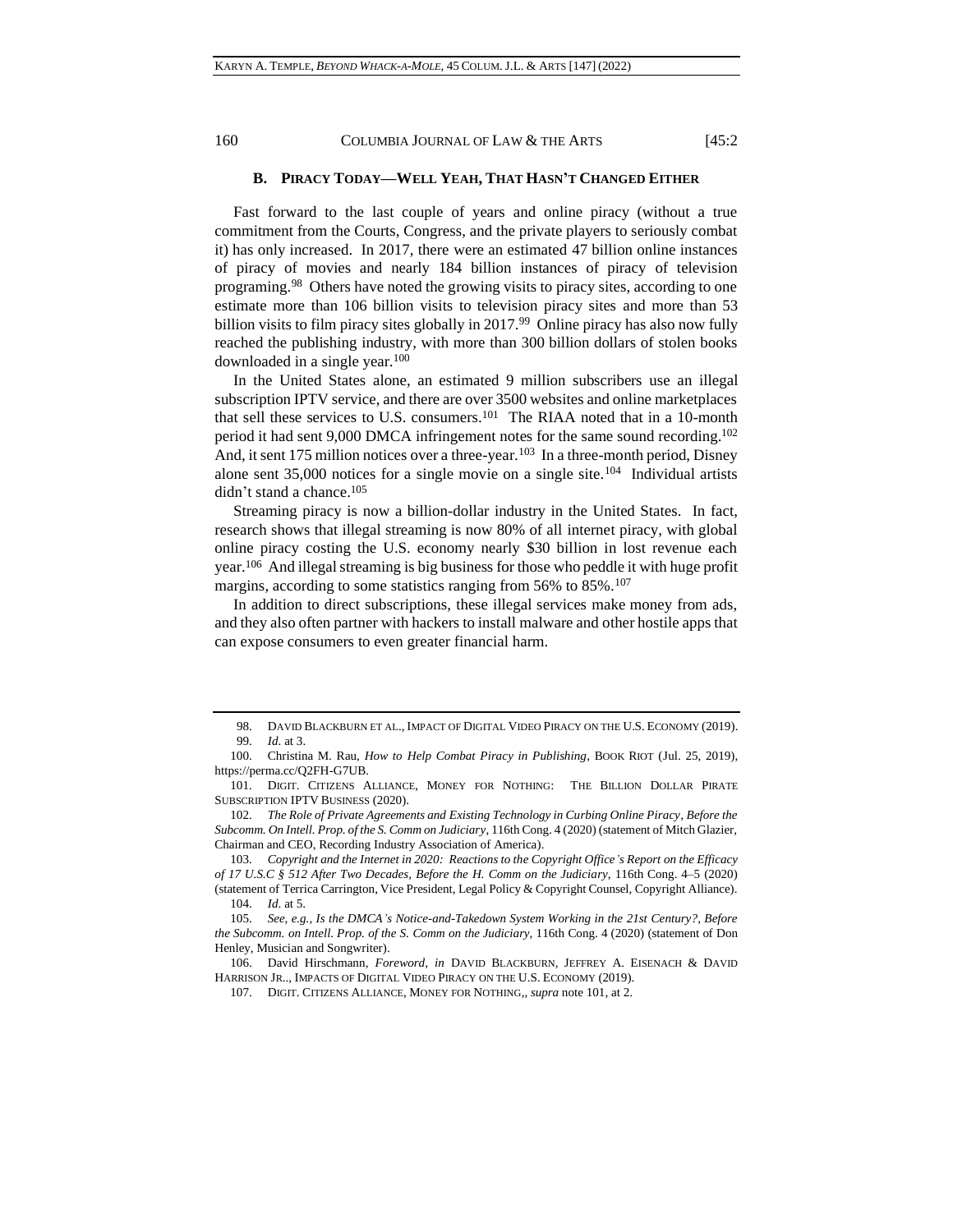## **IV. A RECKONING: THE TECHLASH ARRIVES**

## **A. WITH GREAT POWER COMES GREAT RESPONSIBILITY (RECOGNITION OF PLATFORM ACCOUNTABILITY): CHANGE HAS FINALLY COME**

Things looked pretty bleak for copyright in this atmosphere. Courts often found in favor of expansive (free) use of copyrighted works and against compensation for creators.<sup>108</sup> Study after study and report after report were introduced suggesting that the copyright law might need to be revised or updated since, well, it had been twenty years since the DMCA. Despite numerous proposals, discussions, and pieces of legislation being introduced, no major copyright legislation was passed.<sup>109</sup> In 2013, former Copyright Register Maria Pallante campaigned for the next great copyright act. The House Judiciary Committee took up the call and, over the course of the next two years, held twenty hearings, calling nearly one hundred witnesses to testify and explored every aspect of the Title 17 and where it might need updating.<sup>110</sup> But not one single bill passed Congress in the five years after these hearings.

The tide turned, however, in 2016, with the Cambridge Analytica scandal that many say precipitated the current quest for greater online accountability or, as others call it, the "tech lash." 111 Apparently, Facebook, entrusted with the power to solely self-regulate, chose an "easier" route, and was found to have actually sold private user data, without informing said users—a bit contrary to that self-policing social contract I discussed previously, and more akin to simple corporate interest.

The public began to wake up to the fact that technology companies were actually not billion-dollar global not-for profits only out for the greater social good, but, just like every other capitalistic entity, they were corporations out for their own corporate growth and sustenance.

Terms usually reserved for the MPA, RIAA, and other content were being used for technology companies like Facebook, which was actually criticized in court by a judge as "a tool for evil."<sup>112</sup> Headlines mirrored some of the worst language used against "Big Content" during the SOPA/PIPA era.

Suddenly people started finally realizing that the Internet was no longer an infant but had completed graduate school, gotten a job, and was worth far more than its

<sup>108.</sup> *See, e.g.*, Authors Guild v. Google, Inc*.* 804 F.3d 202, 229 (2d Cir. 2015); Cariou v. Prince, 714 F.3d 694, 712 (2d Cir. 2013) *cert. denied* 134 S. Ct. 618 (2013); Blanch v. Koons, 467 F.3d 244, 259 (2d Cir. 2006); Kelly v. Arriba Soft Corp.,336 F.3d 811, 822 (9th Cir. 2003); *UMG Recordings, Inc. v. Shelter Cap. Partners*, 718 F.3d 1006, 1036 (9th Cir. 2013); *Viacom Int'l, Inc. v. YouTube, Inc.*, 676 F.3d 19, 41 (2d Cir. 2012); *Cartoon Network, LP v. CSC Holdings, Inc.*, 536 F.3d 121, 140 (2d Cir. 2008).

<sup>109.</sup> *See, e.g.*, Fairness for American Small Creators Act, H.R 6496, 114th Cong. (2016); CASE Act of 2016, H.R. 5757 114th Cong. (2016); Fair Play Fair Pay Act of 2015, H.R.1733 114th Cong. (2016); RESPECT Act, H.R 4772 113th Cong. (2014); Songwriter Equity Act of 2014, H.R. 4079 113th Cong. (2014).

<sup>110.</sup> For a list of hearings, see H. Comm on the Judiciary, *US Copyright Law Review*, <https://perma.cc/3JKY-TJH8> (last visited Nov. 12, 2021).

<sup>111.</sup> *See* Jim Isaak & Minna Hanna, *User Data Privacy: Facebook, Cambridge Analytica, and Privacy Protection*, 51 COMPUTER 56, 56–59 (2018).

<sup>112.</sup> *See* Sun, *supra* note [80,](#page-10-2) at 900.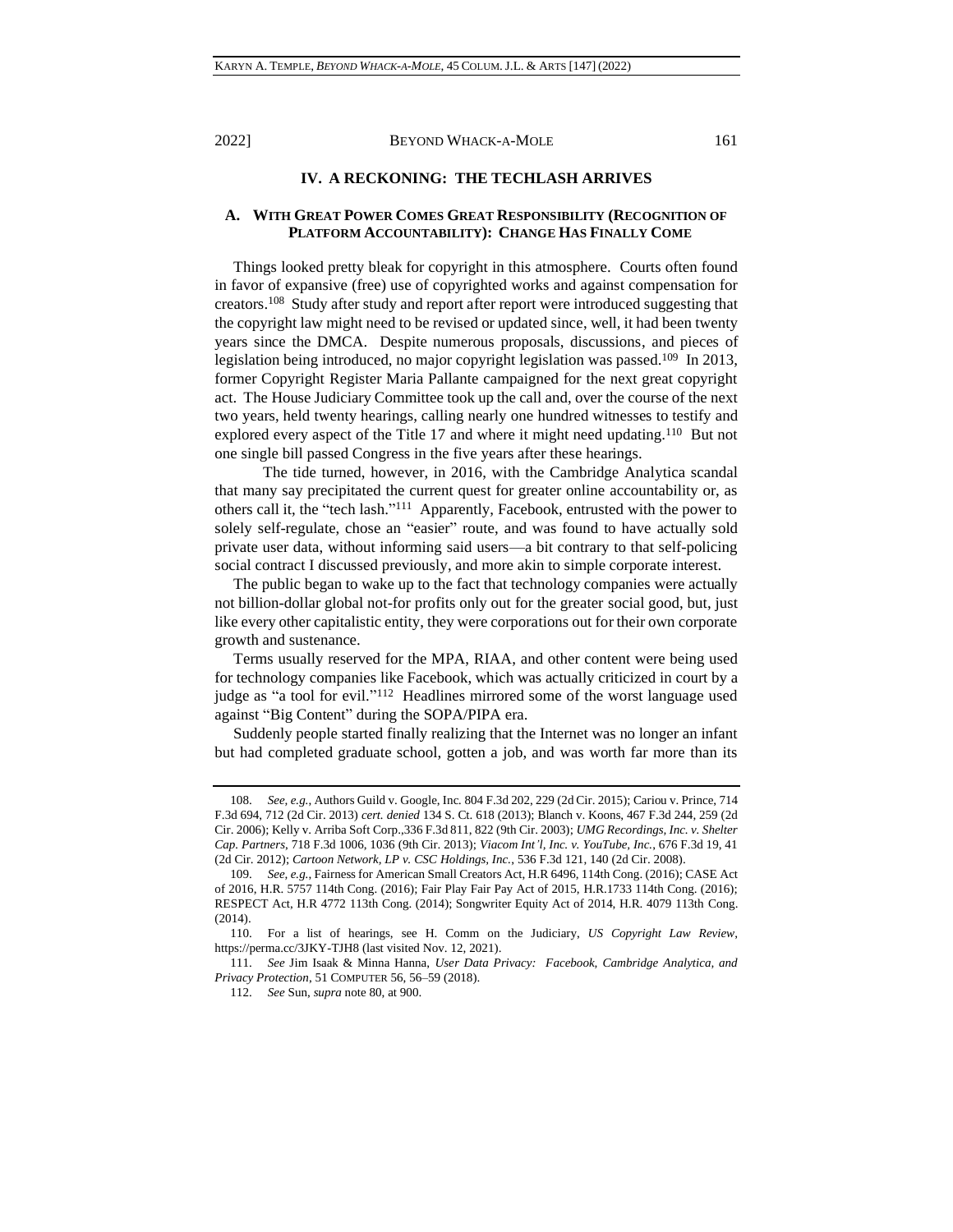parents. The young innovators in their garages were now worth billions individually and their companies worth billions more. And they were no longer mere companies but global conglomerates that had, unfettered by regulation and unmoored from any responsibility or liability, gobbled up many more companies and now had the ability to impact nearly every aspect of American life.<sup>113</sup> "Monopoly" and "tax" were thrown out not just at the content industry but at Big Tech as well.<sup>114</sup>

<span id="page-15-0"></span>Gone were the days (at least for all but the most stringent tech exceptionalists), where any form of online accountability was termed hostile, an abuse of free speech.<sup>115</sup> There became a growing realization that allowing online platforms to solely police themselves, no matter how greatly intentioned, is not the best idea. And, that allowing online platforms to be the judge and jury of what was considered right or wrong and how to address it<sup>116</sup> might not necessarily be to the benefit of anyone other than those companies themselves.

One scholar recently captured the sentiment perfectly:

The social contract between individuals and tech companies is completely subject to the whims of private entities that have no inherent incentives or obligations to hold up their end of the bargain. The mandate of the state—however imperfectly realized—is to do what is best for its citizens; the mandate of a private company is to do what is best for the company. Tech companies, especially those that provide 'free' services, are not beholden in any way to individual welfare or to the public interest.<sup>117</sup>

That sentiment seems to me not an earth-shattering conclusion but pretty selfevident, and I'm not here to argue that these statements are any less true for large content corporations—they too are focused on the bottom line. But I am pointing out that this relatively benign sentiment that should apply to all corporate entities, was for a very long time and for a very large number of people simply thought *not*  to apply to the Internet companies. They were given the benefit of the doubt solely so that they could innovate. And we now know that while a lot of innovation did occur, it did so in favor of those larger companies.<sup>118</sup> Startups are now at a historic forty-year low, and "the world of technology innovation and product development ... is becom[ing] 'a playground for giants."<sup>119</sup> The mid-nineteenth-century British admonishment about "power corrupt[ing] and absolute power corrupt[ing] absolutely" again shows its timelessness. And Google's "don't be evil"? Well, that got demoted (pun intended).<sup>120</sup>

<sup>113.</sup> *Id.* (noting that the "irony of our age is that the responsibilities that technology companies have assumed are far disproportionate to the power they have gained.").

<sup>114.</sup> Tyler Fabbri, Note, *The Best Laid Plans: How DMCA § 1201 Went Awry, Smothering Competition and Creating Giants, and Where We Go Now*, 28 J. INTELL. PROP. L. 153, 164 (2020).

<sup>115.</sup> *See* Mary Anne Franks, *Section 230 and the Anti-Social Contract*, LAWFARE (Feb. 22, 2021), <https://perma.cc/A3BU-SX3M>

<sup>116.</sup> *See id.* at 2.

<sup>117.</sup> *Id*. at 9.

<sup>118.</sup> Fabbri, *supra* note [114,](#page-15-0) at 164.

<sup>119.</sup> *Id*.

<sup>120.</sup> *See supra* note [12.](#page-2-1)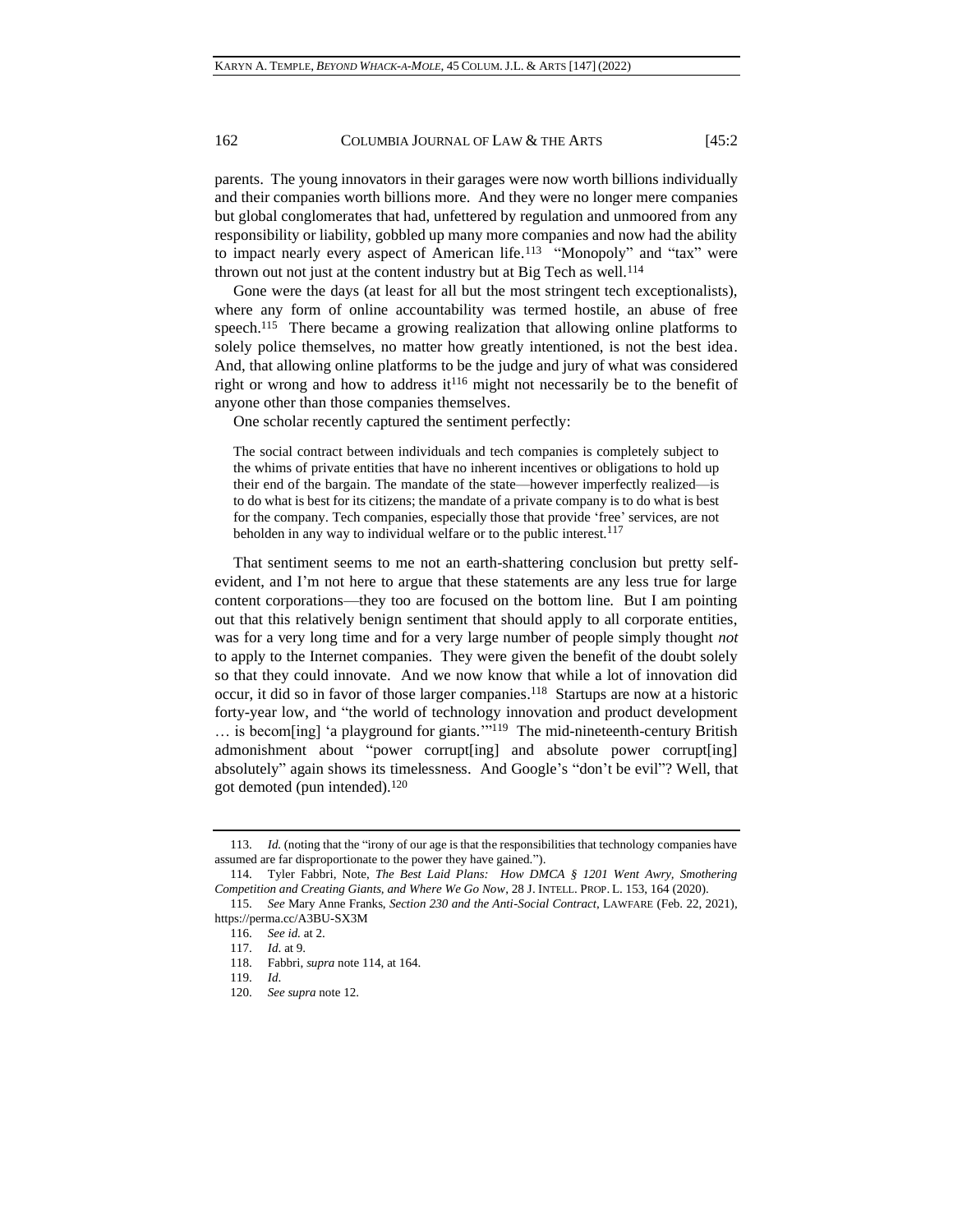Many sheepishly admitted that their so-called "trust" in Internet technology companies to just "do the right thing" had been misplaced.<sup>121</sup> The enhanced scrutiny of big Tech that had started overseas, (a place much less accepting of foreign Goliaths prancing around unchecked), had arrived in America.<sup>122</sup> Corporate mergers and other business decisions of technology companies that previously would have been barely glanced at were now facing actual investigation and review.<sup>123</sup> Hearings sprang up in congressional committee after congressional committee—eight alone in 2019.<sup>124</sup>

The skepticism also made its way to the mainstream media.<sup>125</sup> There was a recognition that these companies actually employed lobbyists (the horror!) just like Big Content to influence Congress and advocate for their corporate good.<sup>126</sup> Even a new acronym was coined, BAADD—"big, anticompetitive, addictive, and destructive to democracy." 127

A public opinion poll saw a sharp dip with increasingly negative views and a belief that big tech divided society, had too much power, couldn't be trusted to make the right decisions about content, and wasn't being properly scrutinized by the government.<sup>128</sup>

A Gallup poll in 2019 starkly showed the nosedive in public opinion, where large technology companies went from having a 60% favorable view to barely breaking the forties.<sup>129</sup> Another poll from Pew Research in the same year showed ratings dropping from 71% to 50%.<sup>130</sup> Even college kids—college kids! those Napstercreating garage innovators—started to rebel.<sup>131</sup>

131*. Id.*

<sup>121.</sup> *See* Sun, *supra* not[e 80.](#page-10-2)

<sup>122.</sup> *See* Kari Paul, *A Brutal Year: How the "Techlash" Caught Up with Facebook, Google, and Amazon*, GUARDIAN (Dec. 28, 2019), https://perma.cc/U7PT-CMG3.

<sup>123.</sup> *Id*.

<sup>124.</sup> The eight hearings resulted in a majority staff report and recommendations titled, "Investigation of Competition in Digital Markets." MAJORITY STAFF OF THE SUBCOMM. ON ANTITRUST, COMMERCIAL AND ADMINISTRATIVE LAW OF THE H. COMM ON THE JUDICIARY, 116TH CONG., INVESTIGATION OF COMPETITION IN DIGITAL MARKETS (Comm. Print 2020), https://perma.cc/CD7G-4LUW

<sup>125.</sup> *See* Ryan Mrazik & Natasha Amlani, *Section 230: A Law on the Cusp of Change?,* 31 ANTITRUST 26 (2020).

<sup>126.</sup> *See, e.g.*, Priscilla M. Regan, *Three Arenas of Congressional Oversight of Online Platforms: Competition, Privacy, and Content*, 67 WAYNE L. REV. 193, 220 (2020).

<sup>127.</sup> Eleanor M. Fox, *Platforms, Power, and the Antitrust Challenge: A Modest Proposal to Narrow the U.S.–Europe Divide*, 98 NEB. L. REV. 297 (2019). *A Memo To Big Tech: The Techlash Against Amazon, Facebook and Google—and What They Can Do*, ECONOMIST: BRIEFING (Jan. 20, 2018), https://perma.cc/W7WD-K2KG./

<sup>128.</sup> *See* KNIGHT FOUND., TECHLASH? AMERICA'S GROWING CONCERN WITH MAJOR TECHNOLOGY COMPANIES 1 (2020), https://perma.cc/AMH9-HAE6.

<sup>129.</sup> *Id.*

<sup>130.</sup> Emma Goldberg, "*Techlash" Hits College Campuses*, N.Y. TIMES (Jan. 11, 2020), https://perma.cc/QN6Y-XVC8.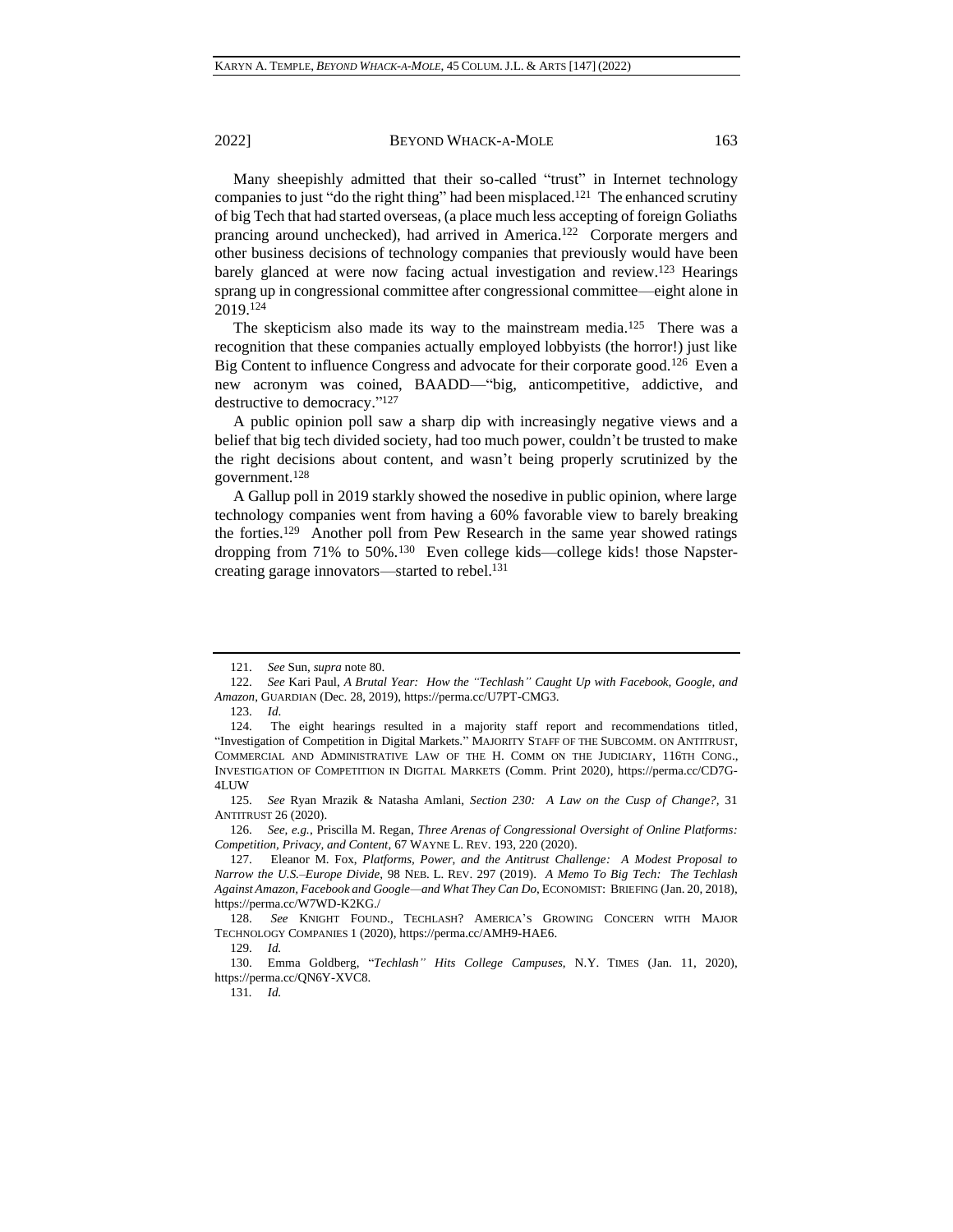Facebook was hauled to Congress, and Mark Zuckerberg gave his mea culpa for the predicament. 132 He noted, "We did not take a broad enough view of our responsibility and that was a big mistake. It was my mistake and I'm sorry." Apologies weren't enough, and lawsuit after lawsuit took aim at Big Tech.<sup>133</sup> We're talking suits by thirty states against Google and suits by the Federal Trade Commission and forty-eight states against Facebook.<sup>134</sup> Even established "friends of tech" admitted that maybe, just maybe, they had an "overly rosy view" of the tech sector. One such supporter who worked at the Justice Department under Obama and now is back in the Administration admitted that "[we] did trust Facebook, and they have not proven worthy of the trust." He acknowledged that the Justice Department essentially gave these conglomerates a pass, despite repeated violations, and even complete disregard.<sup>135</sup> Apparently, according to this official, it was a many yearlong<sup>136</sup> and, Mark Zuckerberg was a "young man" at the time and promised not to do it again.<sup>137</sup>

Supporters who had gleefully (but untruthfully) written about so-called agency capture over copyright agencies, now had to admit that tech companies with their own billions, might have been in the position to do the same.<sup>138</sup> Content moderation and the expectation of some responsibility by Big Tech was no longer anathema.

As a result, some companies, to borrow a phrase, even decided to "lean in." Facebook's Mark Zuckerberg stated explicitly that "[p]eople want to know that companies are taking responsibility for combatting harmful content—especially illegal activity—on their platforms" and he recommended updating Section 230.<sup>139</sup> The debate over minor CDA reform in SESTA/FOSTA demonstrated this trend with Facebook backing the laws while some internet companies opposed.

## **B. BUT WHAT ABOUT COPYRIGHT?**

I noted earlier that my discussion is not focused on the CDA, at least on the substance of calls for reform and rebalancing. But I believe this backdrop is very relevant to the general acceptance of or opposition to what should be required by

<sup>132.</sup> Camila Domonoske, *Mark Zuckerberg Tells Senate: Election Security is an "Arms Race*,*"* NPR (Apr. 10, 2018), https://perma.cc/B2XH-WTBH.

<sup>133</sup>*. See, e.g.*, Kari Paul, *"This is Big": US Lawmakers Take Aim at Once-Untouchable Big Tech*, GUARDIAN (Dec. 19, 2020), https://www.theguardian.com/technology/2020/dec/18/google-facebookantitrust-lawsuits-big-tech.

<sup>134</sup>*. Id.* at 1–2.

<sup>135.</sup> Nicholas Thompson, *Tim Wu Explains Why He Thinks Facebook Should Be Broken Up,* WIRED (July 5, 2019), https://perma.cc/WH65-KPPL.

<sup>136</sup>*. Id.*

<sup>137</sup>*. Id.*

<sup>138</sup>*. Cf. Proposals to Address Gatekeeper Power and Lower Barriers To Entry Online: Hearing on Reviving Competition Before the Subcomm. on Antitrust, Com., and Admin. Law of the H. Comm. on the Judiciary*, 117th Cong. 9 (2021) (statement of Charlotte Slaiman, Competition Policy Director, Public Knowledge).

<sup>139.</sup> Adi Robertson, *Mark Zuckerberg Just Told Congress To Upend the Internet*, VERGE (Oct. 29, 2020), https://perma.cc/34UG-3TPN.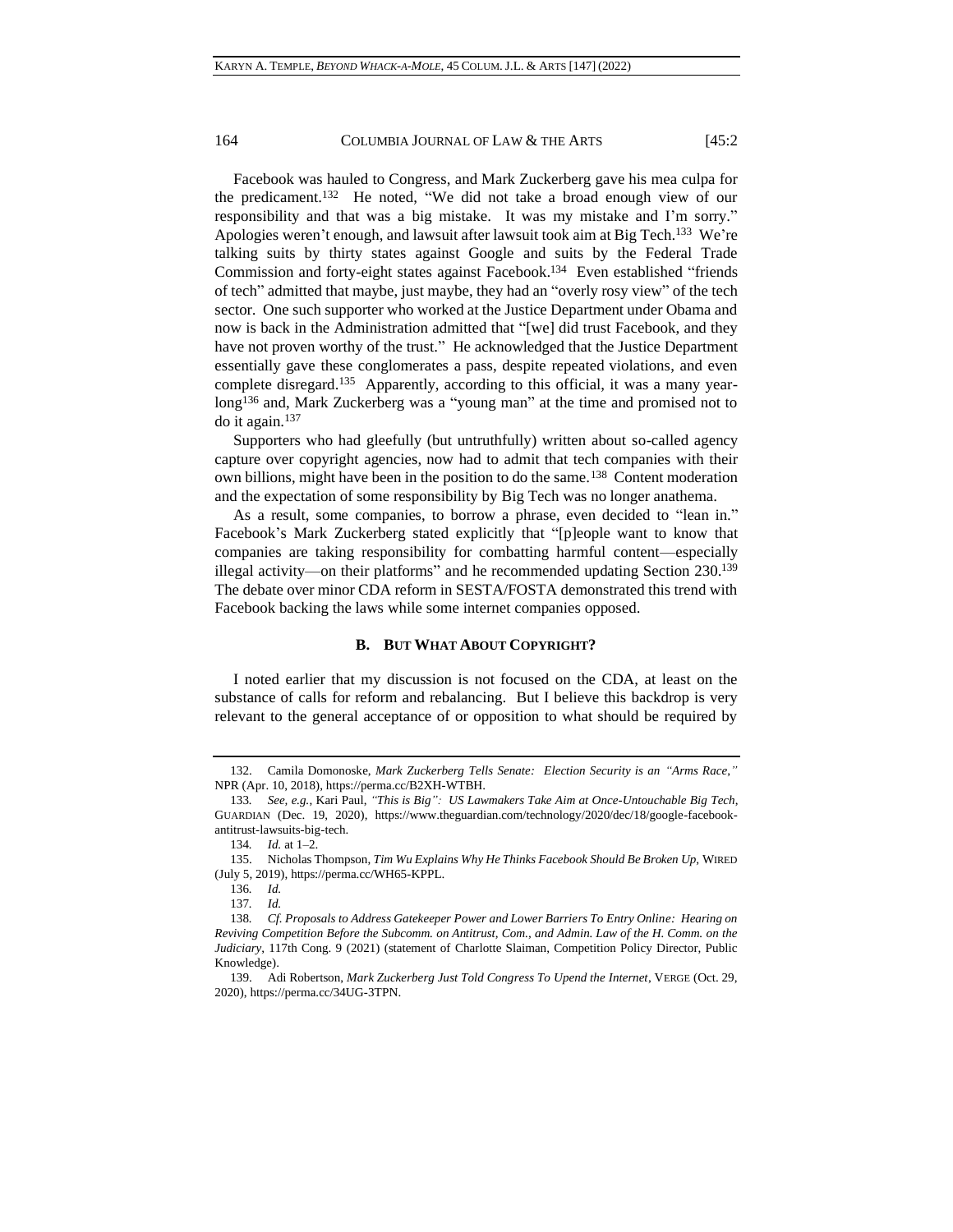technology companies in terms of accountability to help make the Internet a safer and more legal place. While most of the distrust, scrutiny, and second-guessing of Big Tech took place solely in the realms of privacy and general monopolistic concerns, I would argue that this did have an impact in the realm of copyright.

In the United States, we've seen a number of different changes in how the law on the Internet is shaped, and specifically how copyright is now being discussed and handled. With the backdrop of numerous discussions on how platforms have grown and proliferated without commensurate responsibility, Congress is doing more in this area. The Senate Judiciary IP Subcommittee was restarted in 2019 and has been extremely active on copyright in the last two years, holding seven hearings on the DMCA and numerous roundtable discussions on Copyright Office Modernization and a large number of working sessions with stakeholders to draft the Felony Streaming Bill.<sup>140</sup> The House Judiciary Committee has joined in, holding one full hearing and twelve briefing sessions on the DMCA.<sup>141</sup> Members of Congress have sent letters to the tech industry to encourage voluntary cooperation with rightsholders and greater access to rights management tools.<sup>142</sup>

<span id="page-18-0"></span>Many will point out that voluntary initiatives had taken place during previous years, and it was not as if Big Tech had made no innovations in the piracy space. They can point to, quite legitimately, strides in the development of Content ID, Rights Manager, and voluntary best practice codes and other agreements. But, if you review the history, some of these developments were preceded by lawsuits or threats of lawsuits, and there was a reluctance unless pressured to get them to come to the table and make actual concrete and effective change.<sup>143</sup> One example of this is the attempt at development voluntary best practices, backed by the PTO, which while very informative, did not result in concrete change. Another glaring example is the complete inutility of the standard technical provisions of the DMCA. Despite many technical measures being developed over the years to address piracy, and the provision being intended to spur the collaboration and cooperation that the DMCA balance supposedly called for, not a single STM has been agreed to by the technology companies in the twenty-plus years since the DMCA's enactment.

So, there was progress, but it was slow, spotty, and reflected the imbalanced nature of the parties.

<sup>140</sup>*. See How the DMCA Contemplates Limitations and Exceptions Like Fair Use?: Hearing Before the Subcomm. on Intell. Prop. of the S. Comm. on the Judiciary,* 116th Cong. (2020); *An Oversight Hearing to Examine Modernization of the United States Copyright Office: Hearing Before the Subcomm. on Intell. Prop. of the S. Comm. on the Judiciary,* 116th Cong. (2020).

<sup>141</sup>*. See Copyright and the Internet in 2020: Reactions To the Copyright Office's Report on the Efficacy of 17 U.S.C. § 512 After Two Decades: Hearing Before the H. Comm. on the Judiciary,* 116th Cong. (2020).

<sup>142</sup>*. See, e.g*., Letter from Senator Thom Tillis To Mr. Jack Dorsey, CEO Twitter (Nov. 23, 2020) (on file with S. Comm. on the Judiciary), https://perma.cc/45GT-KN6H.

<sup>143</sup>*. See Copyright and the Internet in 2020: Reactions To the Copyright Office's Report on the Efficacy of 17 U.S.C. § 512 After Two Decades: Hearing Before the H. Comm. on the Judiciary,* 116th Cong. (2020) (statement of Terrica Carrington, Vice President and Legal Policy & Copyright Counsel, Copyright Alliance).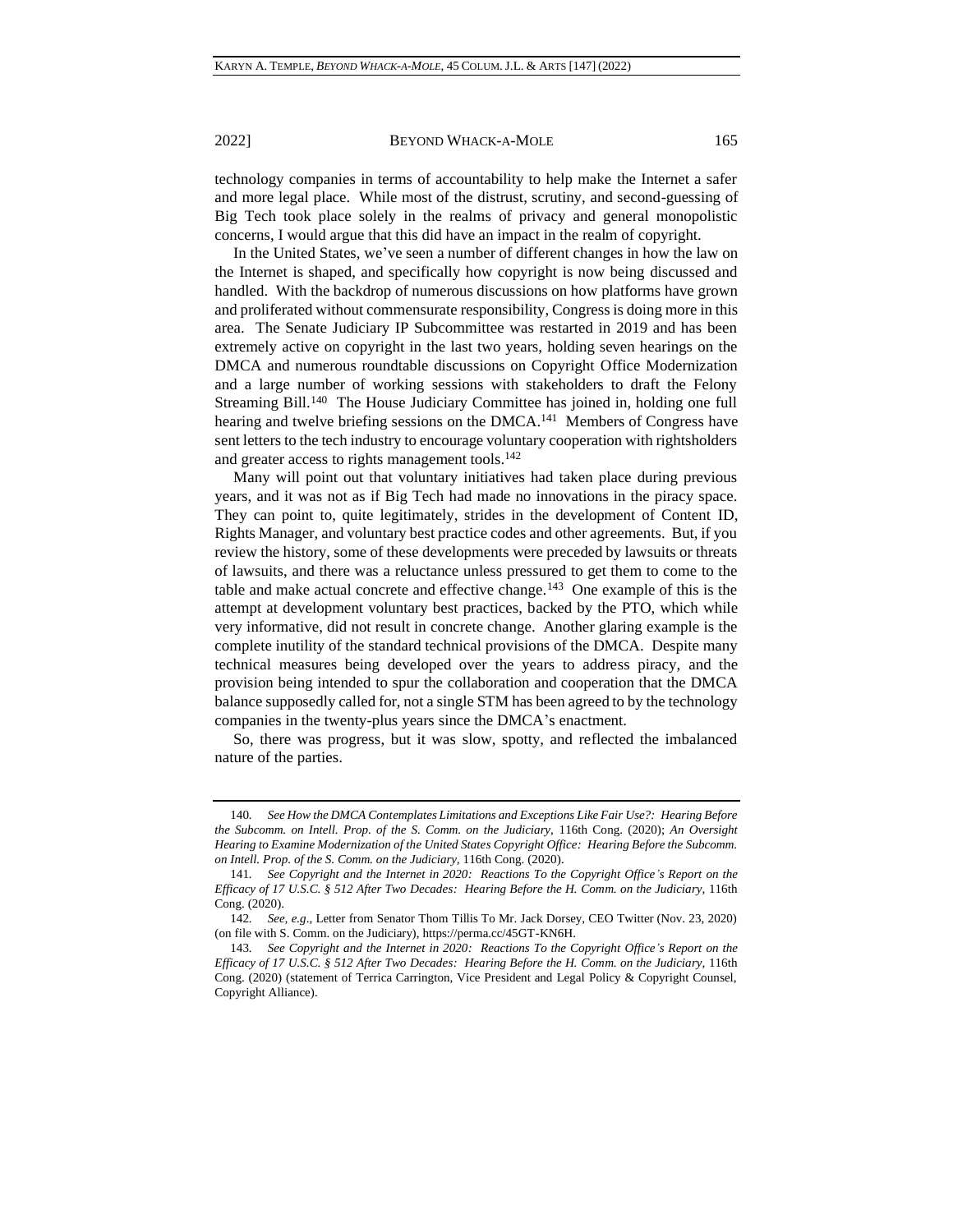Now, Congress has been able to actually get something done in the area of copyright legislation, and more specifically, and surprisingly, in the area of content protection. Even with the same old tropes of the "Internet will Die," "SOPA 2.0" are trotted out. Congress is more willing to stand up against unfair criticism and the technology companies have more skin in the game. We saw the grand compromise of the Music Modernization Act, and then two bills focusing on content protection matters passed the last Congress, felony streaming legislation and the Small Claims Act.<sup>144</sup> Both are issues that we've been pushing for and discussing for years.

Indeed, everyone recalls what happened the first-time felony streaming was introduced. Hysteria about Justin Bieber going to jail and then the provision being attached to the PIPA bill made it dead on arrival.<sup>145</sup>

Some did try that same hysteria with felony streaming this time around. *Sludge* posted the normal anticopyright hyperbole "Tillis Pushes Prison Time for Online Streamers." American Prospect, an organization that had also criticized SOPA/PIPA, piled on, and gamers argued that the new provision would be particularly damaging to gamers and Twitch.<sup>146</sup> A gamer even posted a Twitch upload to his 6.3 million followers and a subsequent tweet **#StopDMCA** he pushed became the third trending topic in the United States.<sup>147</sup> Even progressive Representative Alexandria Ocasio-Cortez weighed in by tweeting an article against the proposal.<sup>148</sup> One opponent tweeted out Senator Tillis' phone number. And Fight for the Future, of course, created a petition.<sup>149</sup>

This time, though, the major platforms were either neutral or silent. The platforms came to the table and actually negotiated with content industry on effective compromise. PK stated affirmatively that "the bill is narrowly tailored and avoids criminalize users . . . it also does not criminalize streamers who may include unlicensed works as part of their streams." 150 And, although the voices that were going to oppose any type of copyright protection that continued to scream loudly, not many people really listened.

<sup>144.</sup> Music Modernization Act, H.R. 4706, 115th Cong. (2017); CLASSICS Act, H.R. 3301, 115th Cong. (2017); Allocation for Music Producers Act, H.R. 881, 115th Cong. (2017).

<sup>145.</sup> Mike Masnick, *Free Justin Bieber: Do We Really Want Congress To Make Bieber A Felon?*, TECHDIRT (Oct. 19, 2011), https://perma.cc/YG7H-H9WD; Mark Guarino, *What Justin Bieber has To Do with Online Streaming Bill*, CS MONITOR (Oct. 25, 2011), https://perma.cc/U7JE-6L4X; *Could This Really Happen?*, FREEBIEBER.ORG, https://perma.cc/ZD73-VUHB (last visited Nov. 14, 2021).

<sup>146.</sup> Donald Shaw, *Tillis Pushes Prison Time for Online Streamers*, SLUDGE (Dec. 7, 2020), https://perma.cc/7UDZ-HBNF.

<sup>147.</sup> Joey Carr, *TimTheTatman Is Ready To Take on the DMCA Twitch Bans*, DAILY ESPORTS (Dec. 8, 2020), https://perma.cc/4R83-UVF4.

<sup>148.</sup> Alexandria Ocasio-Cortez (@AOC), TWITTER (Dec. 21, 2020, 5:15 PM), https://perma.cc/DC2H-XTSL (tweeting Hollywood Reporter article about felony streaming and arguing that the manner the bill was introduced was "not governance. It's hostage taking.").

<sup>149</sup>*. Tell Congress: Don't Ram Through Dangerous Copyright Provisions in a Must-Pass Spending Bill,* FIGHT FOR THE FUTURE, https://actionnetwork.org/petitions/tell-congress-dont-threaten-streamerswith-prison-time-keep-sopapipa-like-copyright-provisions-out-of-the-must-pass-spending-bill/ (last visited Nov. 14, 2021).

<sup>150.</sup> Makena Kelly, *New "Felony Streaming" Measure Is Aimed at Piracy Services, Not Twitch Streamers*, VERGE (Dec. 22, 2020), https://perma.cc/J3SW-664.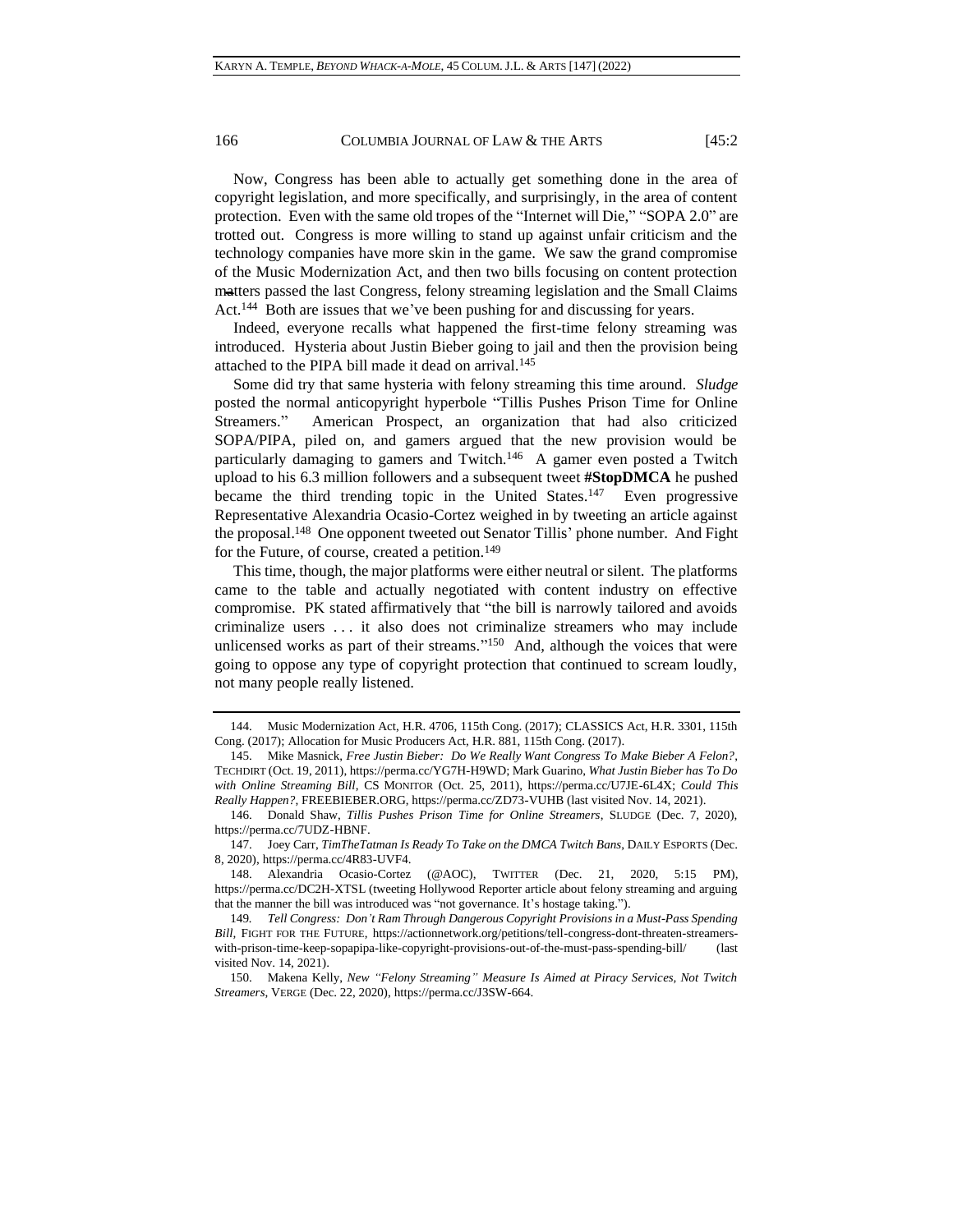The same goes for the CASE Act—a law that creates a copyright small claims court under the auspices of the Copyright Office and is completely voluntary for both plaintiffs and defendants.<sup>151</sup> Initially, despite the voluntary nature of the proposals, online platforms decried it as an overreach that might kill the Internet—again. While several voices had previously raised the specter of "life-altering copyright lawsuits" <sup>152</sup>—even the ACLU weighed in—it passed with the omnibus this past fall.

Meanwhile, foreign jurisdictions were going much further than these very limited proposals in the United States. Dreaded no-fault injunctive relief—site blocking, you know, that thing that was going to kill the entire Internet—well, it was adopted in some fashion in more than forty countries, including huge Internet users like Australia, the UK, Canada, and India.<sup>153</sup> And, surprisingly, I am still able to email my friends in the UK. Of course, SOPA-type arguments were made against those developments as well. But again, it didn't stick. And many of these developments were actually accomplished with the active participation or cooperation of the ISPs in those countries.<sup>154</sup>

A key aspect of the cooperation was, of course, the no-fault injunction. There was no push for legislation based on a finding of liability or fault on the part of online platform—just an acknowledgement that we are in this fight against illegal content together and it is actually better for everyone that we cooperatively do so.<sup>155</sup>

### **C. WHAT'S NEXT FOR COPYRIGHT?**

Notably, few content industries, if any, have affirmatively pushed for or demanded legislative change to the DMCA despite recognizing its shortcomings and the willingness of Congress to review it. Legislation is costly, takes years to complete, and often ends up not turning out quite the way either side imagined. The Next Great Copyright Act may still be a long way away.

So, what does that leave? I discussed voluntary initiatives but noted that over the years they've only been able to go so far—which is to say not far enough. But Voluntary Initiative 2.0 may be a bit different. Backed by a real and present threat of legislation and an atmosphere where the so-called honeymoon and love affair with tech has subsided, tech is more willing to compromise and collaborate on voluntary initiatives that might bring about real change. In recent testimony before the Senate,

<sup>151.</sup> CASE Act, H.R. 2426, 116th Cong. (2019).

<sup>152.</sup> Ernesto Falcon, *Life-Altering Copyright Lawsuits Could Come To Regular Internet Users Under a New Law Moving in the Senate,* ELECTRONIC FRONTIER FOUND. (July 10, 2019), https://perma.cc/CHE6-T8LA.

<sup>153.</sup> *See Approaches of Foreign Jurisdictions to Copyright Law and Internet Piracy: Hearing Before the Subcomm. On Intell. Prop. of the S. Comm. on the Judiciary*, 116th Cong. (2020) (statement of Stanford K. McCoy, President and Managing Director, Motion Picture Association EMEA).

<sup>154.</sup> *Cf. id.* at 5 (noting that "[m]any ISPs elsewhere in the world have even grown to recognize the benefits of no-fault injunctive relief . . . in some instances voluntarily agreeing to be subject to past [siteblocking] orders, or even seeking the orders themselves.") (citing blocking action filed by division of Spanish ISP Telefonica).

<sup>155.</sup> *See id*. at 2.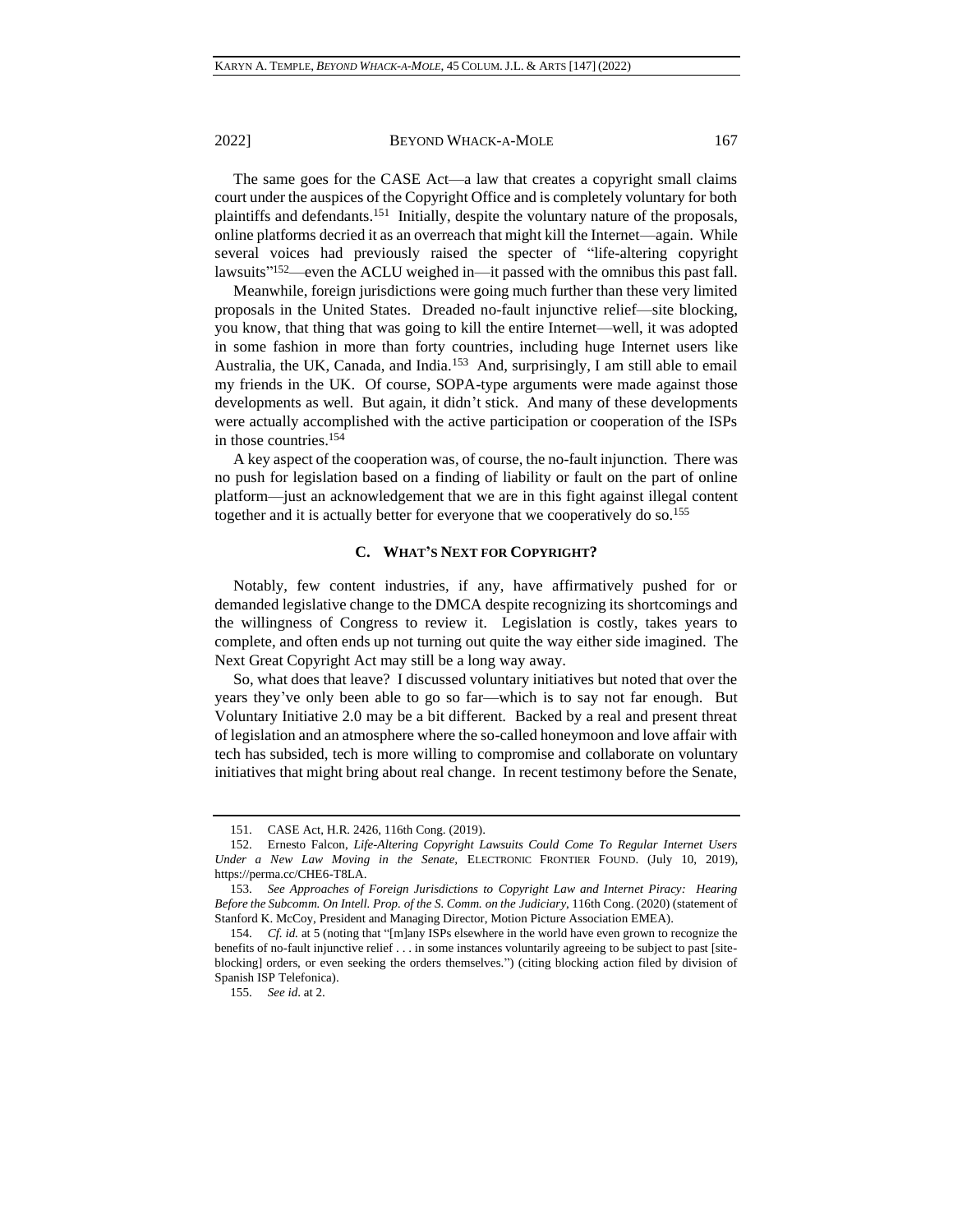<span id="page-21-0"></span>Copyright Alliance head Keith Kupferschmid discussed this nuance, describing how a few years ago Microsoft had attempted to broker discussions between content and tech to work cooperatively together to solve infringement issues, but after one meeting the Internet Association pulled out from the process.<sup>156</sup> Maybe now there will be more commitment to see things through on both sides.<sup>157</sup> There may also be an opportunity for real progress with STMs.<sup>158</sup> That might actually come to fruition twenty-plus years later. And I think it was no accident that recent witnesses before the Senate testifying for both sides used terms such as "partnership," "collaboration," and "true commitment."

Both sides may have learned a few important lessons here and neither is going to be quite so arrogantly confident as they have been in the past. Content isn't using the tech lash to push for massive changes to the DMCA and the CDA and tech is more willing to come to the table to discuss even the most controversial of issues, and whether there are ways to resolve them collaboratively. As noted, this has already shown results even in the legislative arena itself, as real and effective partnership and collaboration have allowed sweeping legislation such as MMA to pass and more recent effective voluntary programs to take place.

How do we ensure that this era of compromise and collaboration remains for a while? Well, the level set must be long-standing to provide the greatest framework for real collaboration. Courts, which are now more recently interpreting internet copyright cases in a more balanced way, whether under the DMCA<sup>159</sup> or fair use,<sup>160</sup>

159. *See, e.g.*, BMG Rights Mgmt. LLC v. Cox Commc'ns., Inc. 881 F.3d 293 (4th Cir. 2018); Warner Recs. Inc. v. Charter Commc'ns, Inc., 454 F. Supp. 3d 1069 (D. Colo. 2020); Sony Music Ent. v. Cox Commc'ns, Inc., 464 F. Supp. 3d 795, 806 (E.D. Va. 2020).

<sup>156.</sup> *The Role of Private Agreements and Existing Technology in Curbing Online Piracy: Hearing before the Subcomm. on Intell. Prop. of the S. Comm. on the Judiciary.*, 116th Cong., 12–14 (2020) (testimony of Keith Kupferschmid, Chief Executive Officer, Copyright Alliance).

<sup>157.</sup> One only has to view the recent ads by Facebook touting the need for legislative revisions to address changes in the online landscape over the past twenty-five years to realize how much the narrative has shifted. *See generally About Facebook | It's Time*, FACEBOOK (Dec. 18, 2020), https://www.facebook.com/Meta/videos/1011470149344244/ (supporting the need for updated Internet regulations because the Internet has changed significantly since 1996).

<sup>158.</sup> *Cf., e.g.*, *Copyright and the Internet in 2020*, *supra* note [143,](#page-18-0) at 19 (noting that failure to adopt STMS "is one of the most significant drawbacks to the effective application of the notice-and-takedown process" and recognizing the "enormous potential for the STM provision to incentivize new technologies and encourage stakeholder collaboration"); *The Role of Private Agreements and Existing Technology in Curbing Online Piracy*, *supra* note [156,](#page-21-0) at 12–14.

<sup>160.</sup> *Compare* Andy Warhol Found. For Visual Arts, Inc. v. Goldsmith, 11 F.4th 26 (2d Cir. 2021) (finding against fair use) *with* Cariou v. Prince, 714 F.3d 694 (2d Cir. 2013) (finding fair use). *See* Dr. Seuss Enters., L.P. v. ComicMix LLC, 983 F.3d 443 (9th Cir. 2020) (finding against fair use in copying of Dr. Seuss books); Fox News Network, LLC v. TVeyes, Inc., 883 F.3d 169 (2d Cir. 2018) (rejecting fair use defense to justify the copying of television broadcasts to create searchable database of TV clips); TCA Television Corp. v. McCollum, 839 F.3d 168, 182–83, 186 (2d Cir. 2016) (rejecting fair use defense because there is "nothing transformative" about using an original work "in the manner it was made to be."); Kienitz v. Sconnie Nation LLC, 766 F.3d 756 (7th Cir. 2014) (questioning courts' overreliance on transformative use, stating that "asking exclusively whether something is 'transformative' not only replaces the list in § 107 but also could override 17 U.S.C. § 106(2), which protects derivative works . . . . We think it best to stick with the statutory list, of which the most important usually is the fourth (market